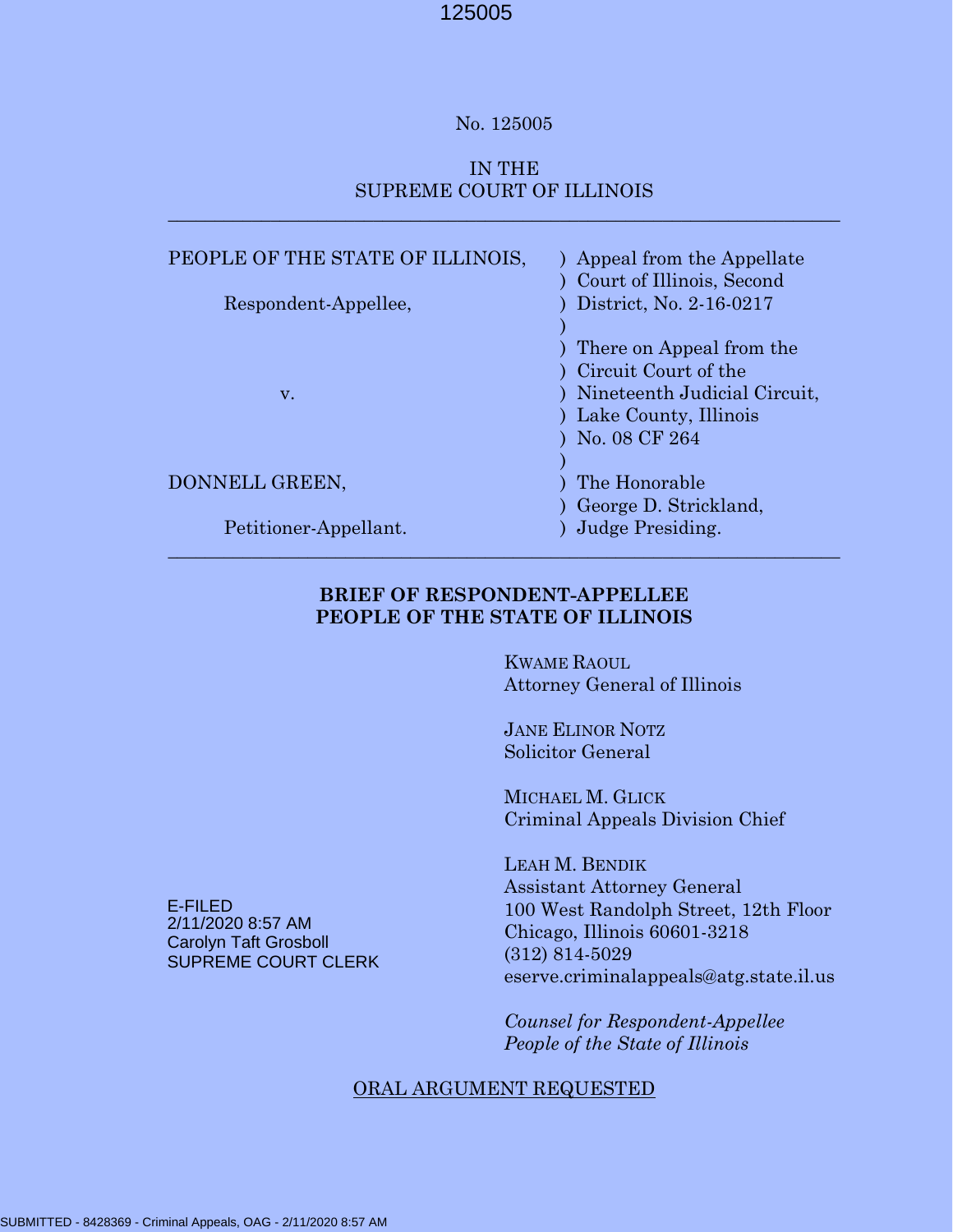# **POINTS AND AUTHORITIES**

# **Page(s)**

| Ι.                                                                                                                     |
|------------------------------------------------------------------------------------------------------------------------|
|                                                                                                                        |
|                                                                                                                        |
|                                                                                                                        |
|                                                                                                                        |
|                                                                                                                        |
|                                                                                                                        |
|                                                                                                                        |
|                                                                                                                        |
| Trial Counsel's Prior Representation of Keeko Williams Did<br>II.                                                      |
|                                                                                                                        |
|                                                                                                                        |
|                                                                                                                        |
|                                                                                                                        |
| A. The established categories of per se conflicts include<br>prior representation of actual victims of charged crimes, |
|                                                                                                                        |
|                                                                                                                        |
|                                                                                                                        |
|                                                                                                                        |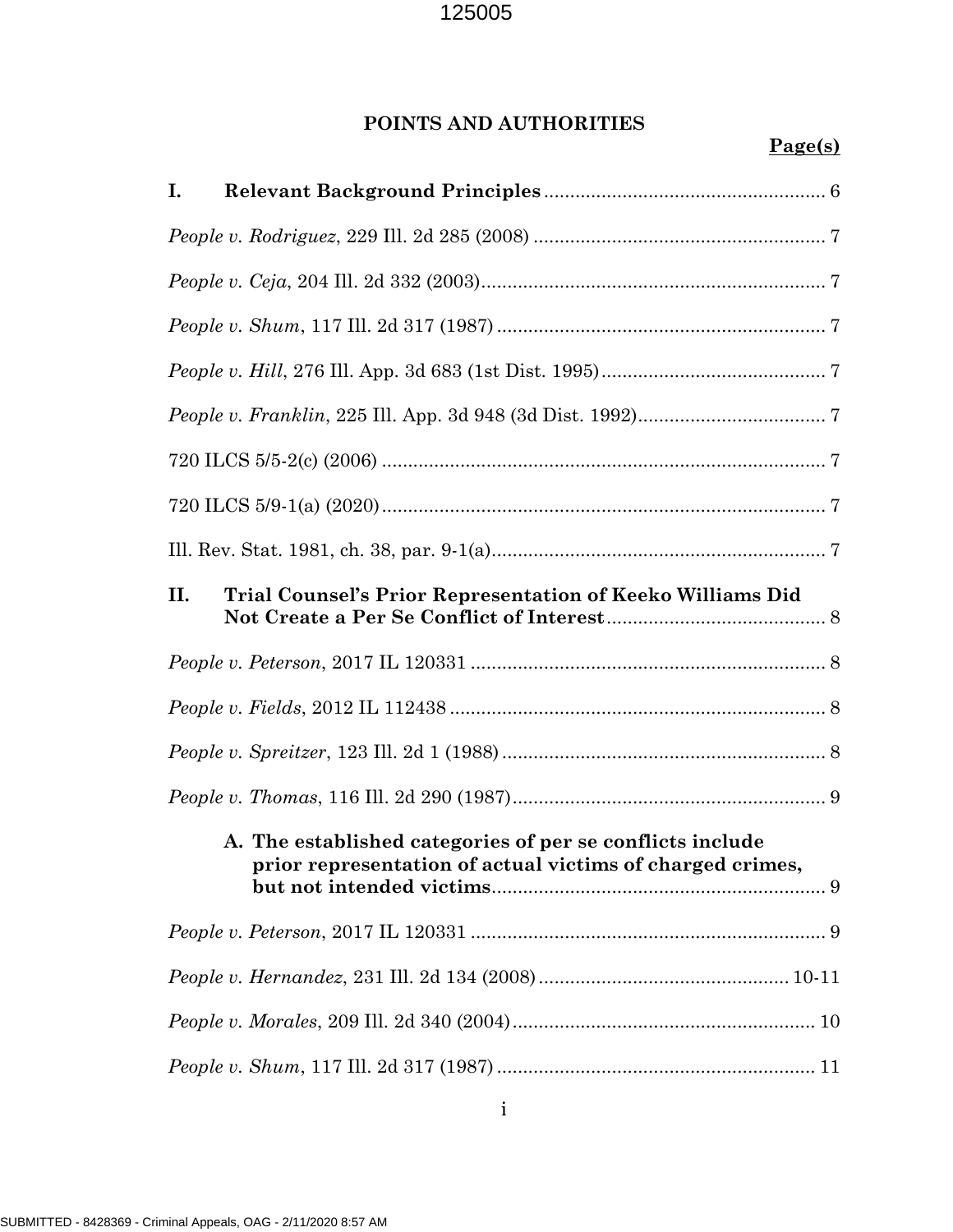| B. This Court should not announce a new category of per se<br>conflicts for prior representation of an intended victim<br>who was not the actual victim of a charged crime 12 |
|-------------------------------------------------------------------------------------------------------------------------------------------------------------------------------|
|                                                                                                                                                                               |
|                                                                                                                                                                               |
|                                                                                                                                                                               |
|                                                                                                                                                                               |
|                                                                                                                                                                               |
|                                                                                                                                                                               |
|                                                                                                                                                                               |
|                                                                                                                                                                               |
|                                                                                                                                                                               |
|                                                                                                                                                                               |
|                                                                                                                                                                               |
|                                                                                                                                                                               |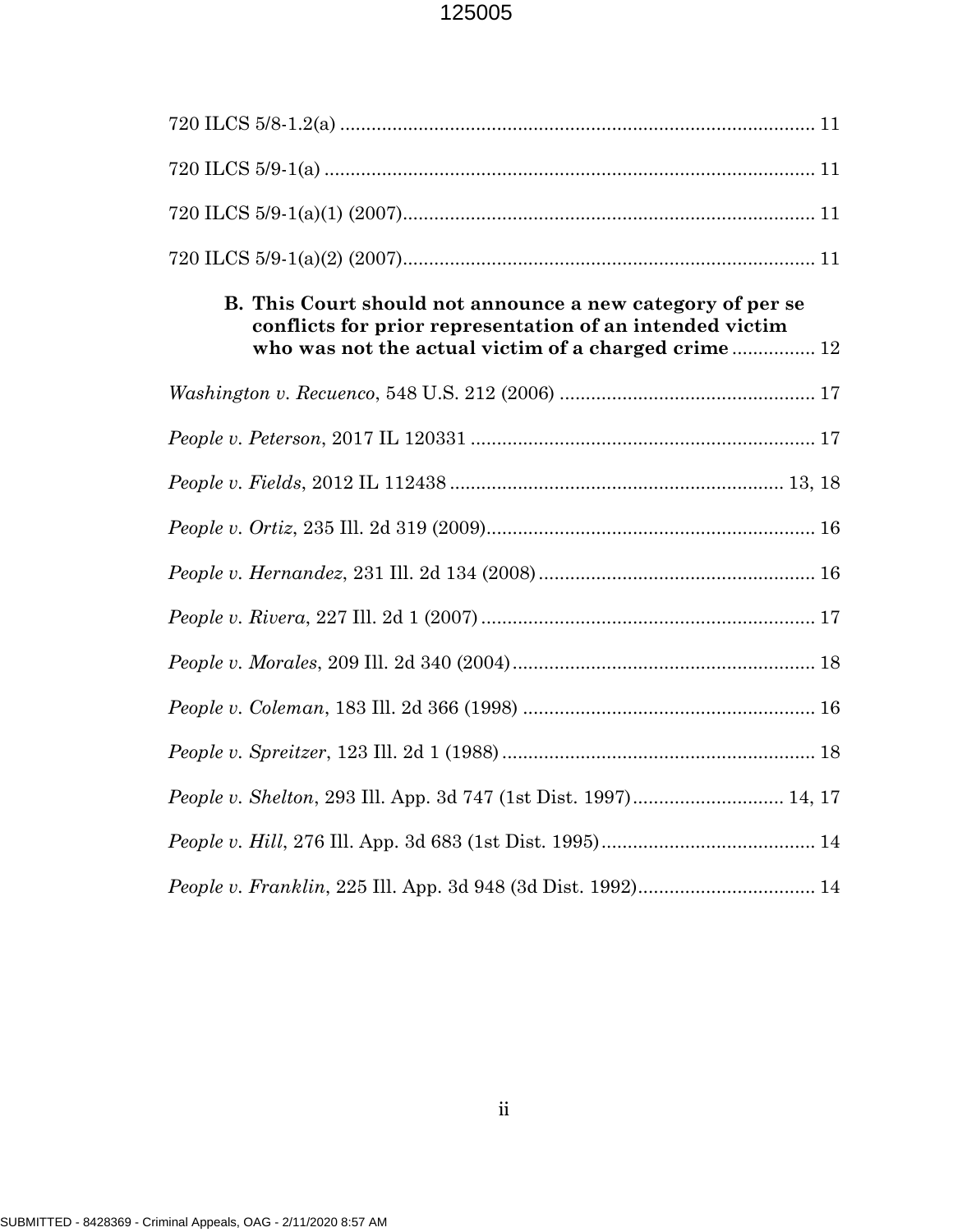#### **ISSUES PRESENTED**

1. Whether the lower courts correctly concluded that trial counsel's prior representation of an intended victim — who was not the actual victim of any charged crime — falls outside the recognized category of per se conflicts of interest for prior representation of victims.

2. Whether this Court should decline to recognize a new category of per se conflicts of interest arising from counsel's prior representation of an intended victim who was not the actual victim of a charged crime.

#### **STATEMENT OF FACTS**

Petitioner was charged with three counts of first degree murder for shooting and killing Jimmy Lewis with the intent or knowledge that his conduct would cause Lewis's death or create a strong probability of death or great bodily harm. C3-5.[1](#page-3-0) On July 20, 2009, attorney Robert Ritacca entered his appearance on petitioner's behalf. C90; R101.

#### *Trial and Direct Appeal*

Evidence from petitioner's June 2010 jury trial established the following. On October 18, 2007, Jimmy "Bernie Mac" Lewis was fatally shot while a passenger in a Cadillac driven by Danny "Keeko" Williams. R1080-

<span id="page-3-0"></span><sup>&</sup>lt;sup>1</sup> "C\_" and "R\_" refer to the common law record and report of proceedings using the numbering found at the top and bottom right-hand corner of each page; "State Ex. \_" refers to the People's trial exhibits; "Pet. Br. \_" refers to petitioner's opening brief; "Pet. App. Ct. Br. \_" refers to petitioner's opening postconviction appellate court brief, certified copies of which have been filed in this Court under Rule 318(c).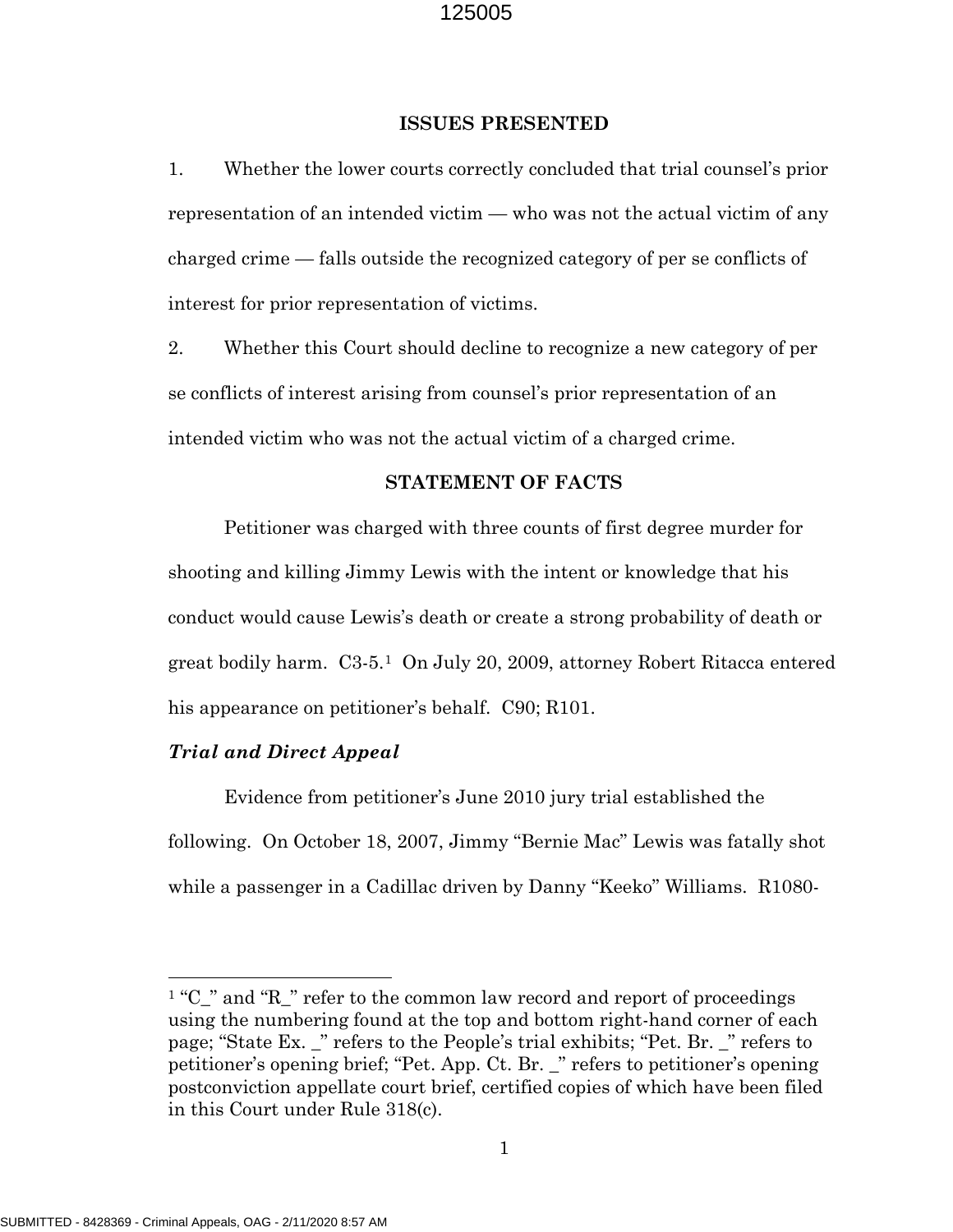85, 1102, 1139, 1296-97, 1303, 1305, 1308, 1545-46, 1678;[2](#page-4-0) Pet. Br. 26.[3](#page-4-1) Keeko and Lewis were members of the "Moe" "sect" of the "Black Peace Stones" street gang. R1141, R1144, 1544-47; Pet. Br. 26.

On the same date, petitioner was riding in the front passenger seat of a Saturn driven by Chappel Craigen. Jabril "Snakebite" Harmon was in the rear driver's side seat behind Craigen, and Emmanuel "E-Man" Johnson was in the rear passenger seat behind petitioner. R1140-41, 1339-40; Pet. Br. 26. Petitioner and his friends belonged to the rival "Four Corner Hustlers" street gang, also called the "Foes." R1144-45, 1543, 1547-49, 1557; Pet. Br. 26. A longstanding feud between the Moes and the Foes had resulted in a recent "large fight" in which petitioner was a participant and for which he was arrested for battery. R1140, 1145, 1549-50, 2665-67; C1769; Pet. Br. 26; *see also* R1357-62 (describing fight).[4](#page-4-2)

 The group in the Saturn got "excited" upon seeing the Cadillac, which they associated with Keeko and the rival Moes; "they all" said, "[t]here they are." R1142; Pet. Br. 26-27. As Craigen followed the Cadillac, petitioner

<span id="page-4-0"></span><sup>&</sup>lt;sup>2</sup> A portion of the trial transcript is out of sequence: proceedings in R1205-1336 appear to have occurred prior to those in R1073-1204. A portion of the postconviction transcript is also out of sequence: proceedings in R1205-1336 appear to have occurred prior to those in R1073-1204.

<span id="page-4-1"></span><sup>3</sup> Citations to the appellate court opinion below are to petitioner's appendix, specifically Pet. Br. 25-32.

<span id="page-4-2"></span><sup>4</sup> In some court documents, Lewis's first name is spelled "Jimmie," while Keeko occasionally appears as "Keko" and "Kiko," Johnson's first name is sometimes spelled "Emanuel," and the "Black Peace Stones" gang sometimes appears as "Black P. Stones." Additionally, while most individuals are referred to by their last names, this brief uses the first name Keeko to distinguish him from his brothers, who share the same last name and who are named in petitioner's brief, *see, e.g.,* Pet. Br. 9. *See also infra* note 6.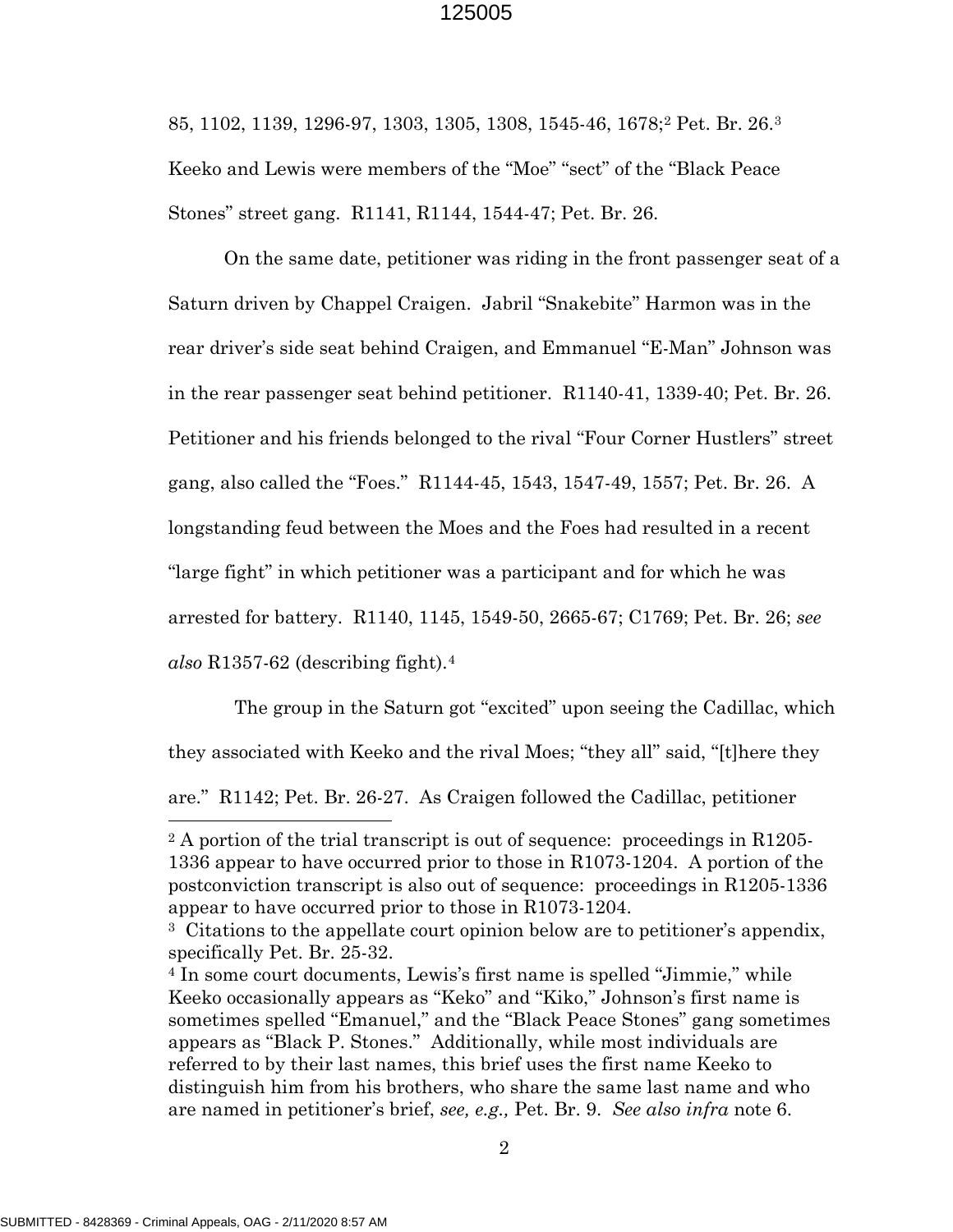grabbed a gun from the center console and said, "I'll do it," meaning that he would shoot at the Cadillac. R1142-43, 1788; Pet. Br. 27. Because the Cadillac was in the inside lane, Craigen pulled up alongside the Cadillac's passenger side to avoid oncoming traffic. R1199-1201; Pet. Br. 27. Petitioner passed the gun to the back seat; Harmon, who was seated on the driver's side (and thus closer to the Cadillac than petitioner) fired the gun multiple times, killing Lewis. R1102, 1144, 1201-02; Pet. Br. 27.[5](#page-5-0)

During closing argument, the prosecutor asserted that Harmon was the shooter and that petitioner was legally responsible for Harmon's conduct under an accountability theory because petitioner passed back the gun after stating his willingness to do the shooting himself. R1885-87, 1891-92. The prosecutor also explained that petitioner and his friends had targeted the rival gang members and that regardless of whether they intended to shoot Keeko or Lewis, petitioner was guilty under the doctrine of "transfer of intent." R1908; Pet. Br. 27.

Following deliberations, petitioner was convicted of first degree murder and sentenced to 35 years in prison. C961-62, 964; R1985, 2122-23; Pet. Br. 25.

<span id="page-5-0"></span><sup>5</sup> The October 18, 2007 sequence of events was established through testimony of the police officer who interviewed petitioner, R1111, 1117, 1130, as confirmed by petitioner's videotaped and transcribed inculpatory statement that was presented to the jury. State Exhs. 71 & 73 (transcripts of videos). Petitioner testified at trial that he was in the car that night, but insisted that he was not a gang member, he lacked any intent to shoot anyone, and Craigen was the shooter. R1784, 1787, 1793-94, 1798.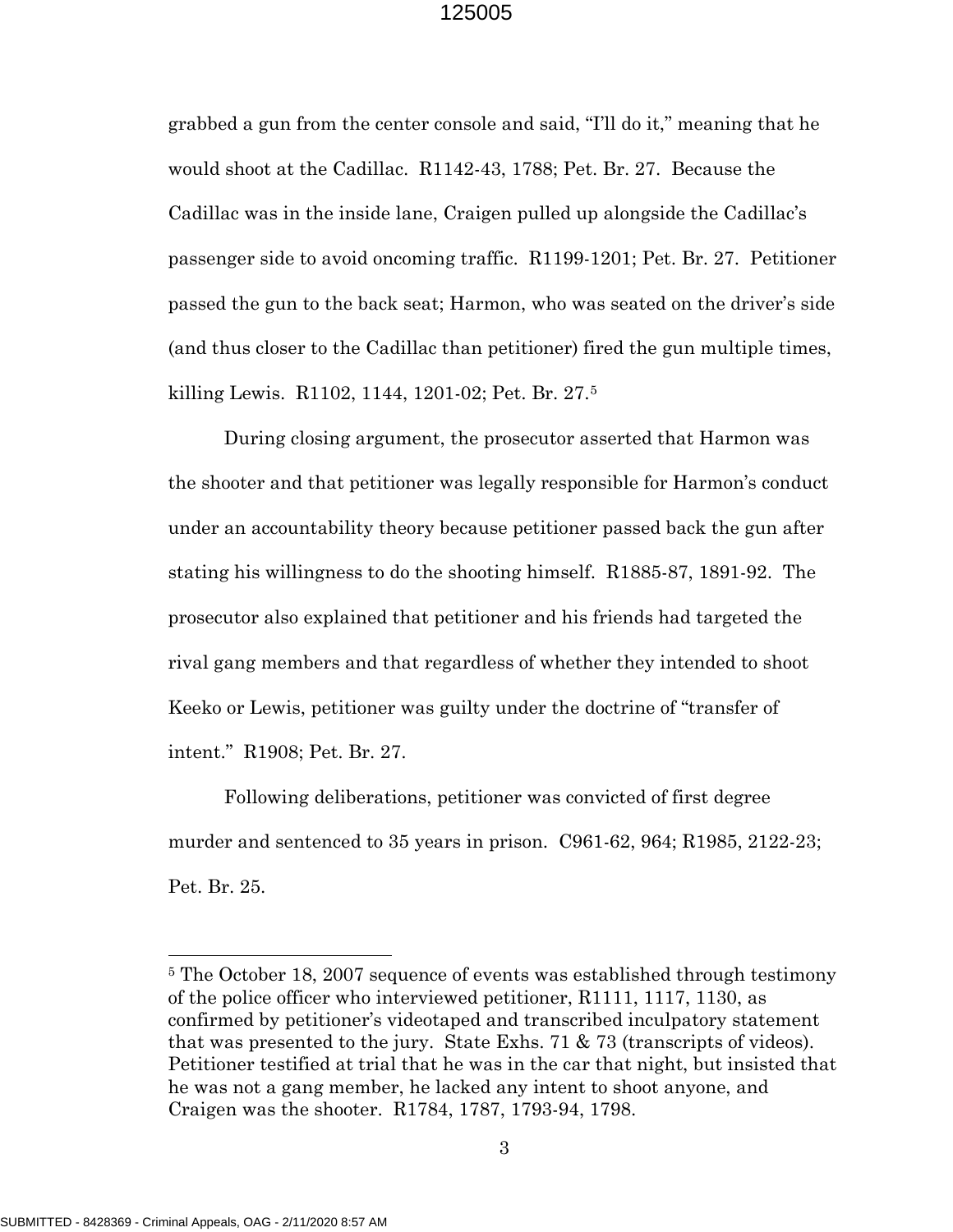On direct appeal, the appellate court rejected petitioner's claim that the State failed to prove beyond a reasonable doubt that he was accountable for Lewis's murder. C1036-58.

#### *Postconviction Proceedings*

 Petitioner's subsequent postconviction petition included a claim that Ritacca labored under a per se conflict of interest, or at least an actual conflict of interest, due to Ritacca's prior representation of Keeko, the intended murder victim. C1074-80. The petition also alleged a conflict due to Ritacca's professional ties to other members of the Moes, including Keeko's two brothers. C1080-82. During a hearing on the State's motion to dismiss, the trial court dismissed the per se conflict claim upon finding that Keeko was not the victim of the murder for which petitioner was charged and convicted. C1674; R2212-14, 2217, 2226. The trial court advanced to a thirdstage hearing petitioner's additional claims alleging that counsel had an actual conflict of interest and provided ineffective assistance. C1674; R2224, 2226. Notwithstanding its dismissal of petitioner's per se conflict claim, the trial court stated prior to the start of the third-stage evidentiary hearing that petitioner could still attempt to prove a per se conflict of interest. R2334-35.

At the evidentiary hearing, Ritacca testified that he entered his appearance on behalf of petitioner on July 23, 2009. R2504-05, 2558, 2565; Pet. Br. 27. Ritacca testified that he represented Keeko at the time of the shooting in this case and that the representation ended on March 14, 2008,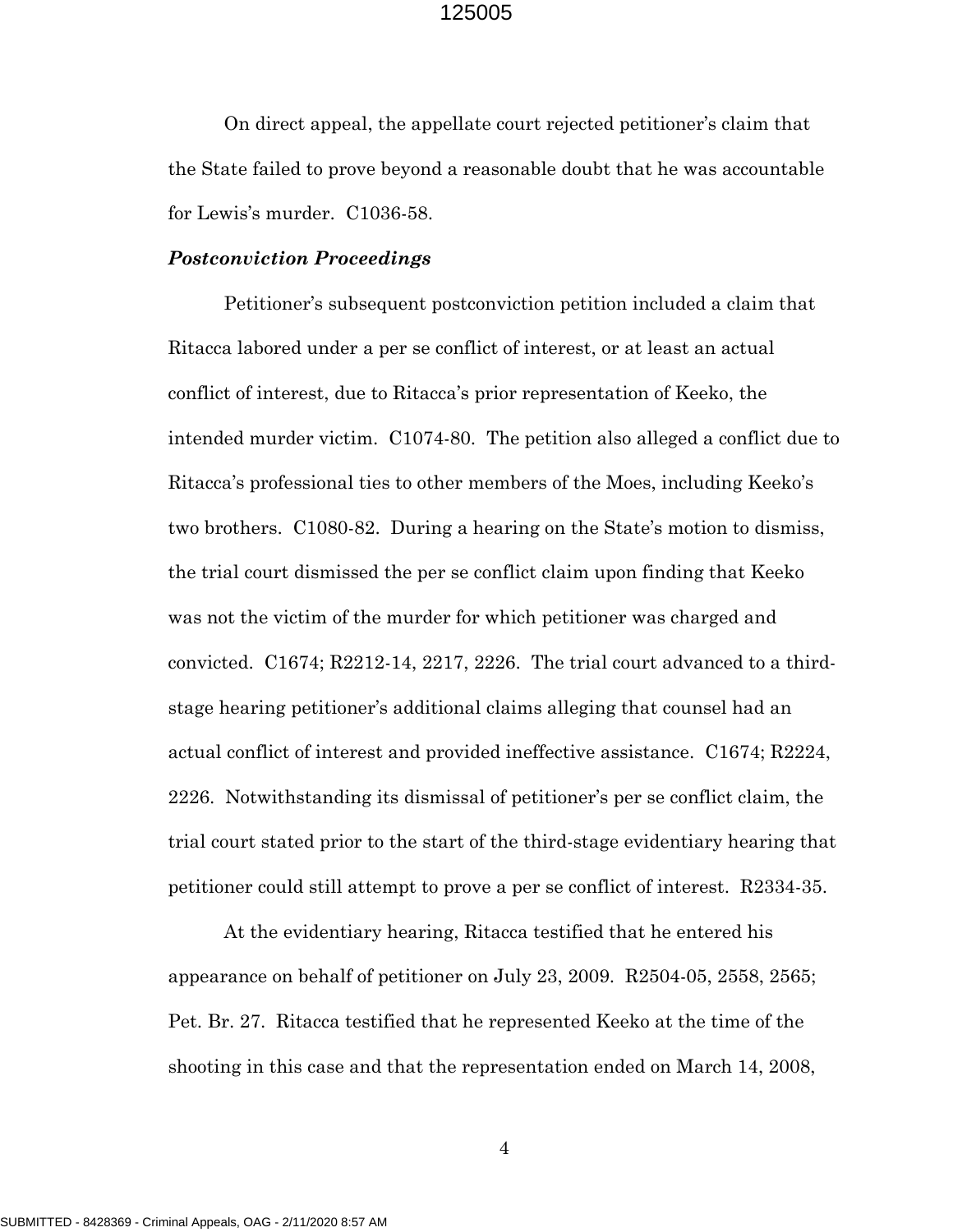*i.e.*, before he entered his appearance in this case. R2512, 2565; Pet. Br. 27. Documents attached to the postconviction petition provided additional detail, reflecting that Ritacca represented Keeko in cases involving charges of driving while license revoked (between July 18, 2007 and March 14, 2008) and cannabis possession (between June 10, 2007 and November 28, 2007). C1078, 1426-32.

Ritacca further testified that he could not remember whether he informed petitioner or the prosecutors of his prior representation of Keeko; Ritacca confirmed that he did not so inform the trial court. R2570-71; Pet. Br. 27. Petitioner testified that Ritacca did not tell him that he had previously represented Keeko. R2600-01; *see also* R2624.

Following the evidentiary hearing, the trial court denied the petition. C1777-79; R2752-92. The court held that Ritacca did not labor under a per se conflict of interest due to his prior representation of Keeko. C1777; R2758- 59, 2763. The trial court accepted the premise that Keeko was the intended, rather than the actual, victim of the shooting. R2761-62. However, the court also noted that petitioner's per se conflict argument was "novel," explaining that no court had recognized a per se conflict in the transferred-intent situation presented by this case. R2762. The court also declined to find an actual conflict arising from the prior representation of Keeko or a conflict due to Ritacca's professional ties to other Moes, including Keeko's two brothers. R2763-68.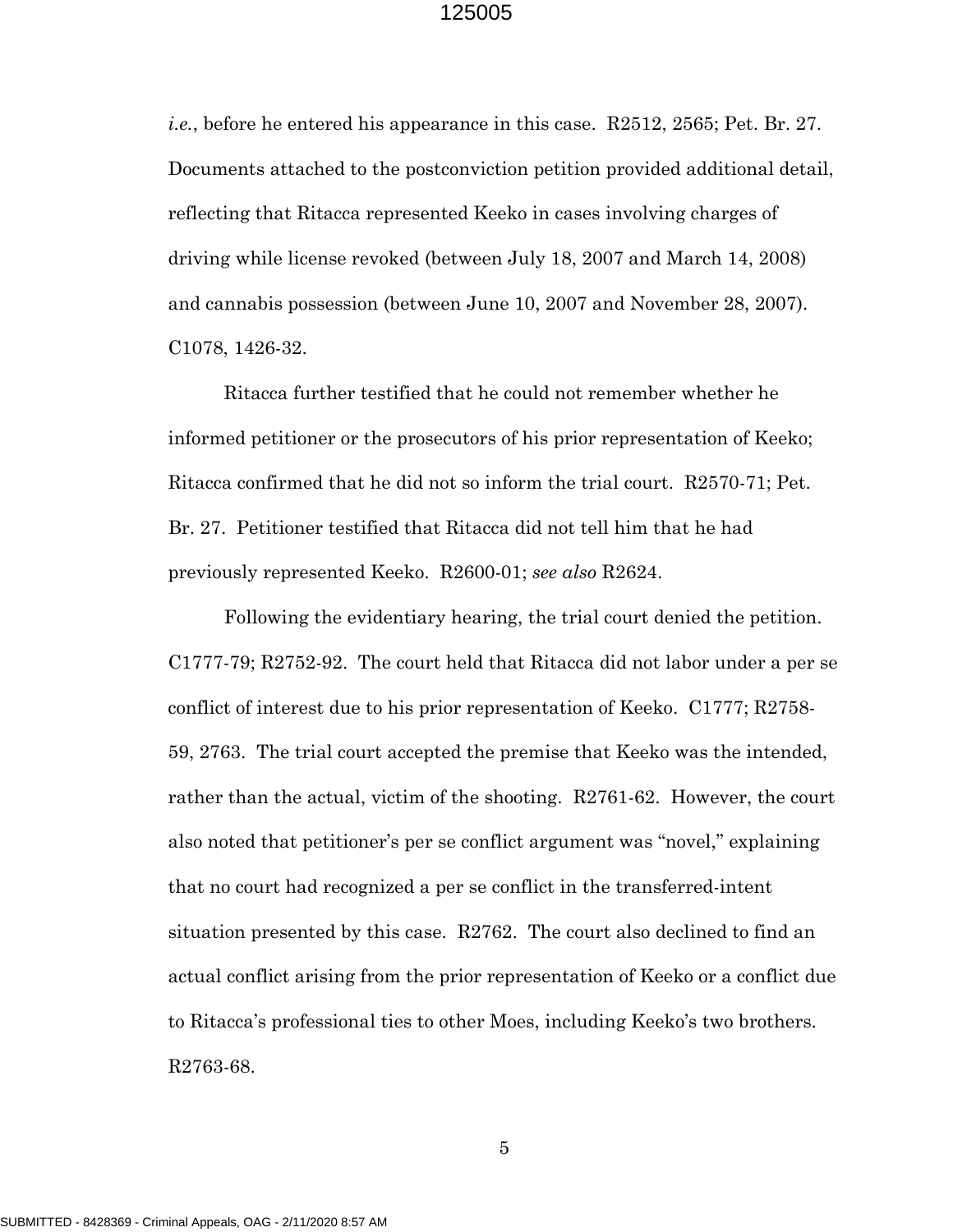#### *Postconviction Appeal*

The appellate court unanimously affirmed. Pet. Br. 26, 31. First, the court rejected petitioner's argument that prior representation of an intended victim qualifies as a per se conflict under established law. *Id.* at 29-30. Second, the court rejected petitioner's invitation to recognize a new category of per se conflicts, finding that only this Court should do so. *Id.* at 30-31.

#### **STANDARD OF REVIEW**

Whether a per se conflict of interest exists is ultimately a legal question subject to de novo review. *People v. Fields*, 2012 IL 112438, ¶ 19. Underlying factual findings and credibility determinations, made after a third-stage postconviction evidentiary hearing, are reviewed for manifest error, *People v. Coleman*, 183 Ill. 2d 366, 384-85 (1998), meaning error that is "clearly evident, plain, and indisputable," *People v. Ortiz*, 235 Ill. 2d 319, 333 (2009) (internal quotation marks omitted). The de novo standard applies here because the parties do not dispute any such factual finding underlying the ultimate conflict issue.

#### **ARGUMENT**

#### **I. Relevant Background Principles**

Petitioner was found guilty of first degree murder after the prosecution argued for the application of two doctrines: transferred intent and accountability. Under Illinois's murder statute, the requisite mens rea may be directed towards either the decedent or another person, a codification of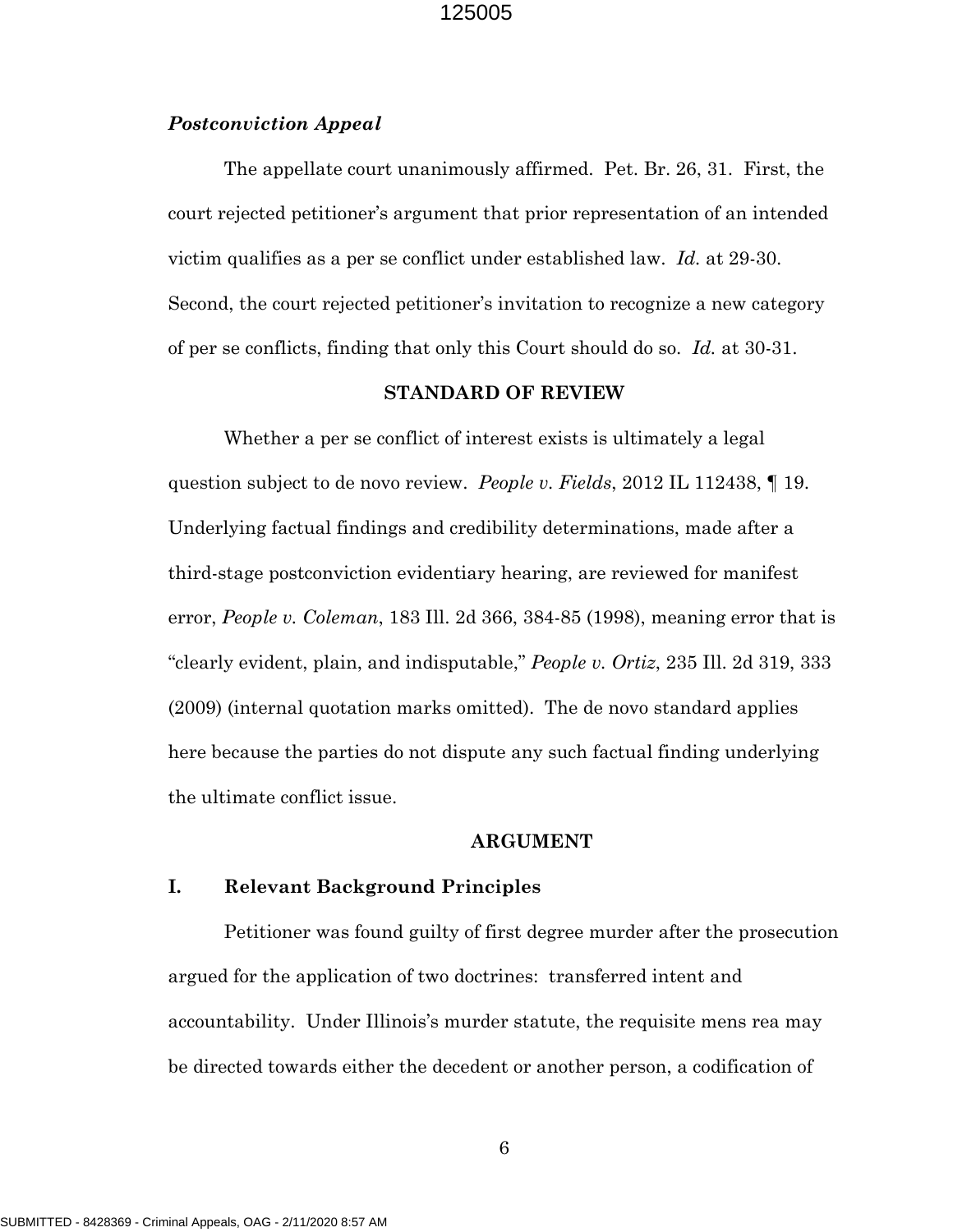the doctrine of transferred intent. *People v. Shum*, 117 Ill. 2d 317, 360 (1987) (citing Ill. Rev. Stat. 1981, ch. 38, par. 9-1(a), now codified at 720 ILCS 5/9- 1(a) (2020)). And a person is legally accountable for another person's conduct when, before or during the commission of the offense, and with the intent to facilitate its commission, a person "solicits, aids, abets, agrees or attempts to aid" the other person in the planning or commission of the offense. *People v. Rodriguez*, 229 Ill. 2d 285, 288-89 (2008) (citing 720 ILCS 5/5-2(c) (2006)).

The State is not required, in the charging instrument, to expressly reference its intent to rely on the doctrines of transferred intent or accountability, so long as these theories are supported by evidence at trial. *People v. Ceja*, 204 Ill. 2d 332, 361 (2003) (accountability); *People v. Hill*, 276 Ill. App. 3d 683, 691 (1st Dist. 1995) (transferred intent); *People v. Franklin*, 225 Ill. App. 3d 948, 949 (3d Dist. 1992) (same).

Here, the State's theory of the case was that petitioner, who said "I'll do it" and then handed the gun to the back seat passengers, was legally accountable for Harmon's conduct: shooting multiple times at the Cadillac, which caused Lewis's death. R1885-87, 1891-92. The State further theorized that, under the doctrine of transferred intent, a guilty verdict was proper regardless of whether petitioner and his friends intended to target Keeko specifically or the Moes (including Lewis) more generally. R1908; Pet. Br. 27.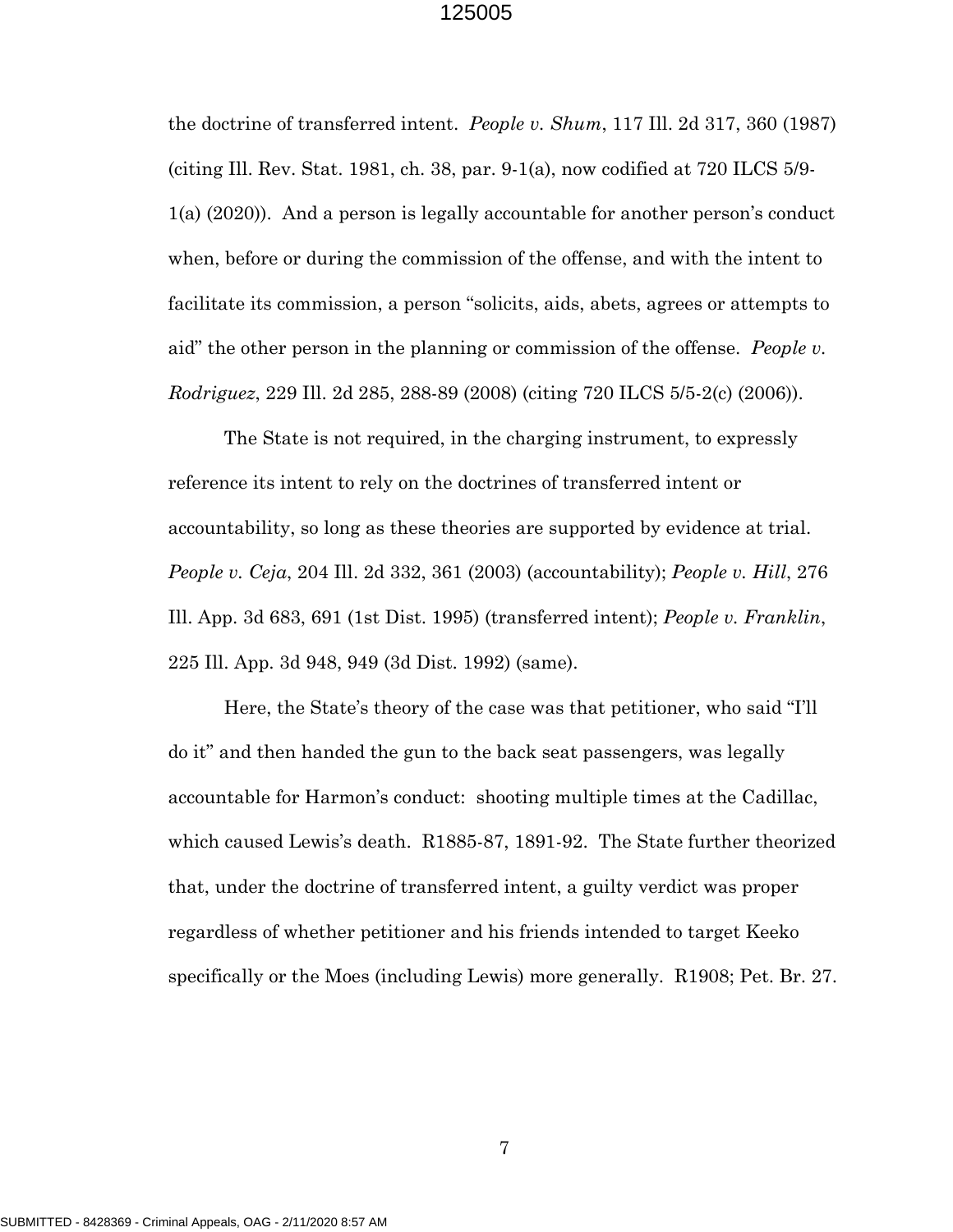## **II. Trial Counsel's Prior Representation of Keeko Williams Did Not Create a Per Se Conflict of Interest.**

A criminal defendant's Sixth Amendment right to effective assistance of counsel encompasses the right to conflict-free counsel, meaning counsel whose allegiance is not diluted by conflicting interests or inconsistent obligations. *People v. Peterson*, 2017 IL 120331, ¶ 102. Illinois law recognizes two types of conflicts: per se and actual. *Id.* A per se conflict is one in which facts about counsel's status, in and of themselves, create a disabling conflict. *Id.*, ¶ 103 (citing *People v. Spreitzer*, 123 Ill. 2d 1, 13-14 (1988); *Fields*, 2012 IL 112438, ¶ 17). Unless a defendant has waived his right to conflict-free counsel, a per se conflict requires automatic reversal – that is, the court must reverse the defendant's conviction even absent a showing that the conflict influenced counsel's representation. *Id.*, ¶ 104. In contrast, an actual conflict of interest does not require reversal unless the defendant demonstrates that the conflict adversely affected counsel's representation. *Id.*, ¶ 105.

As relevant here, "long-standing precedent" from this Court recognizes that a per se conflict exists in three situations: where defense counsel (1) "has a prior or contemporaneous association with the victim, the prosecution, or an entity assisting the prosecution"; (2) "contemporaneously represents a prosecution witness"; or (3) "was a former prosecutor who had been personally involved" with defendant's prosecution. *Id.*, ¶ 103 (internal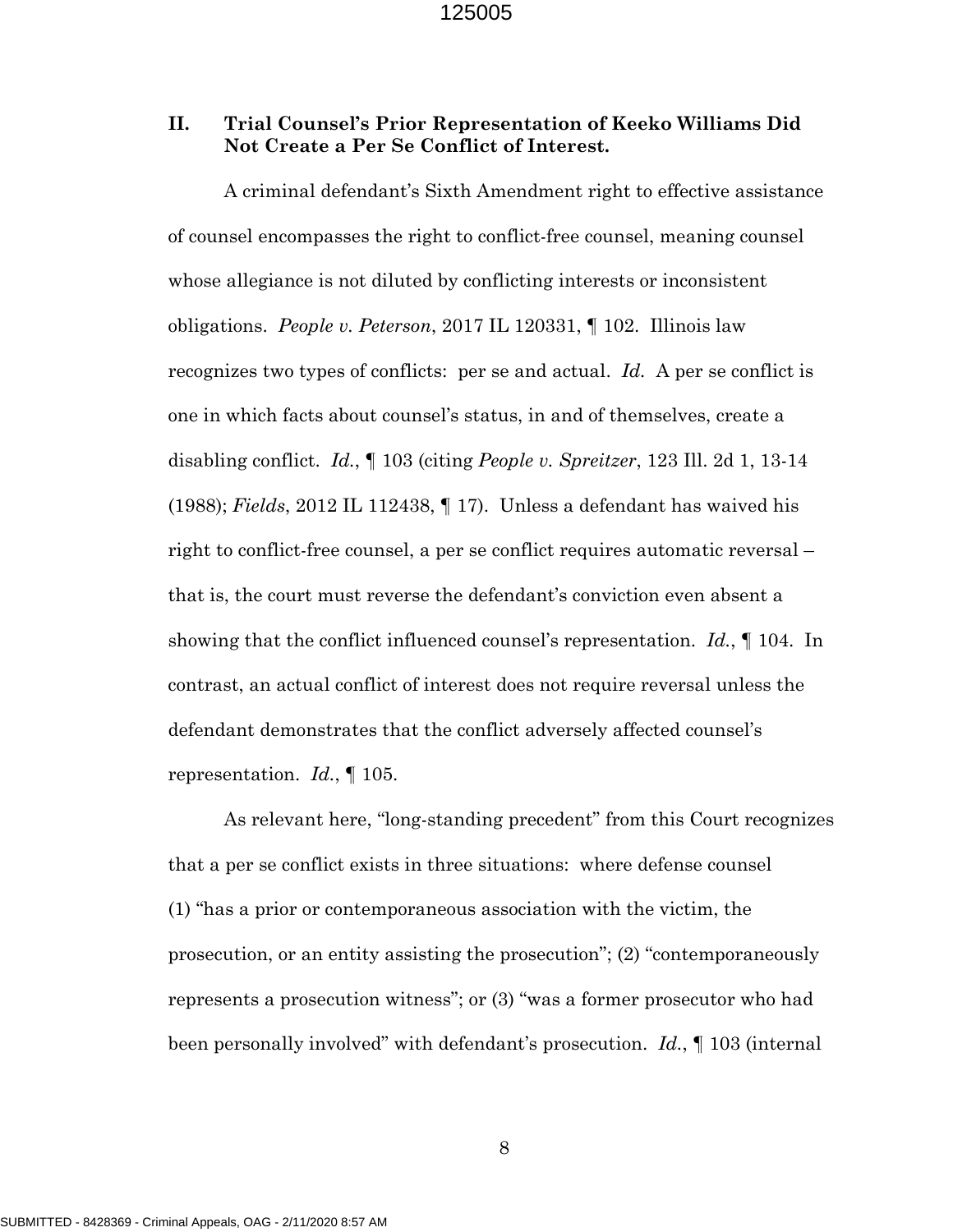quotation marks and citation omitted). Petitioner's claim here concerns only the first of these categories.

This Court should reject petitioner's assertion that his trial counsel operated under a per se conflict of interest given his prior representation of Keeko, for Keeko was not an actual victim of the charged offense. No case holds that prior representation of an intended victim creates a per se conflict, and this Court should not expand the per se conflict categories to include this situation.<sup>[6](#page-11-0)</sup>

## **A. The established categories of per se conflicts include prior representation of actual victims of charged crimes, but not intended victims.**

Petitioner asserts that his counsel had a per se conflict under the first category, *i.e.*, where counsel has a "prior or contemporaneous association with the victim, the prosecution, or an entity assisting the prosecution." *Peterson*, 2017 IL 120331, ¶ 104. However, no court has ever recognized that prior representation of an intended victim — who is not an actual victim of any charged crime — creates a per se conflict, and this Court should decline to embrace this novel argument.

<span id="page-11-0"></span><sup>6</sup> Petitioner has forfeited any claim that his counsel was encumbered by an actual conflict of interest due to counsel's prior representation of Keeko. After raising it in his postconviction petition, C1076, he failed to pursue it in his initial postconviction appeal or in his opening brief before this Court, *see Peterson*, 2017 IL 120331, ¶ 115; *see also People v. Thomas*, 116 Ill. 2d 290, 303-04 (1987) (appellant forfeits issue raised for first time in reply brief). For the same reason, petitioner has forfeited any claim that he is entitled to relief in light of counsel's association with Keeko's brothers or the Moes more generally. *See* Pet. Br.; Pet. App. Ct. Br.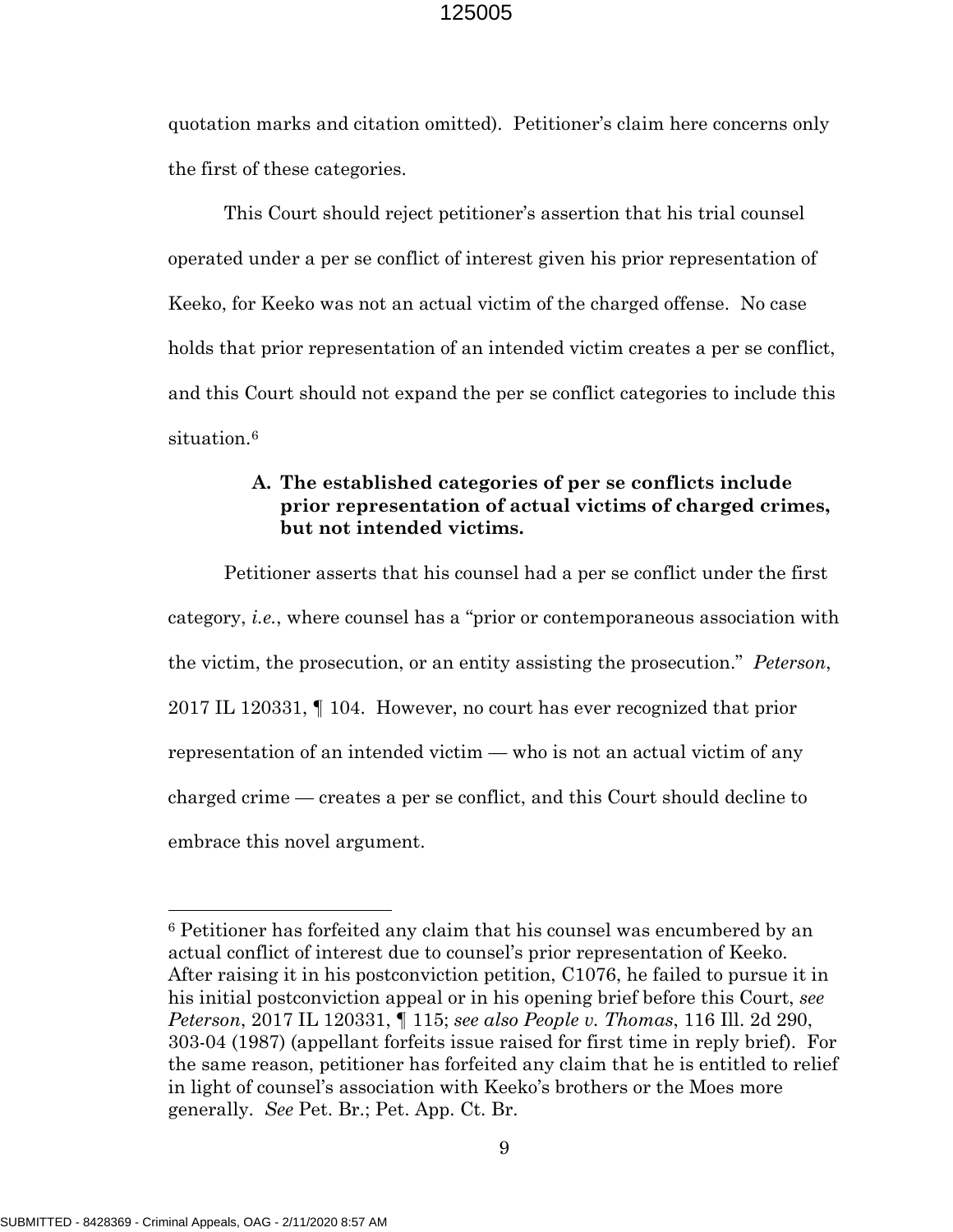Petitioner correctly recites that in cases such as *Hernandez*, this Court described the first category of per se conflicts as including cases in which counsel had a prior or contemporaneous association with "the victim." Pet. Br. 15-16 (citing *People v. Hernandez*, 231 Ill. 2d 134, 143-44 (2008)). But by insisting that this Court "must" reverse petitioner's conviction under *Hernandez*, *id.*, petitioner overlooks an important — and determinative factual distinction between that case and this one: here, Keeko was not a victim of the charged offense.

Hernandez was charged with solicitation of murder for hire after he hired an informant to kill Jaime Cepeda. *Hernandez*, 231 Ill. 2d at 138. Hernandez retained attorney John DeLeon to represent him, unaware that Cepeda had retained DeLeon years earlier and that the representation was ongoing at the time of the crime (but had effectively ended before Hernandez's trial). *Id.* at 138-39. Cepeda was listed as a potential prosecution witness, though the State assured DeLeon that Cepeda would not testify. *Id.* at 139, 148. While DeLeon and the prosecutor were aware of DeLeon's representation of Cepeda, Hernandez and the trial court were not. *Id.* at 139.

Prior precedent dictated that Cepeda's status as a potential witness did not create a per se conflict of interest because Cepeda was never called to testify. *Id.* at 148-49 (citing *People v. Morales*, 209 Ill. 2d 340, 344-46 (2004)).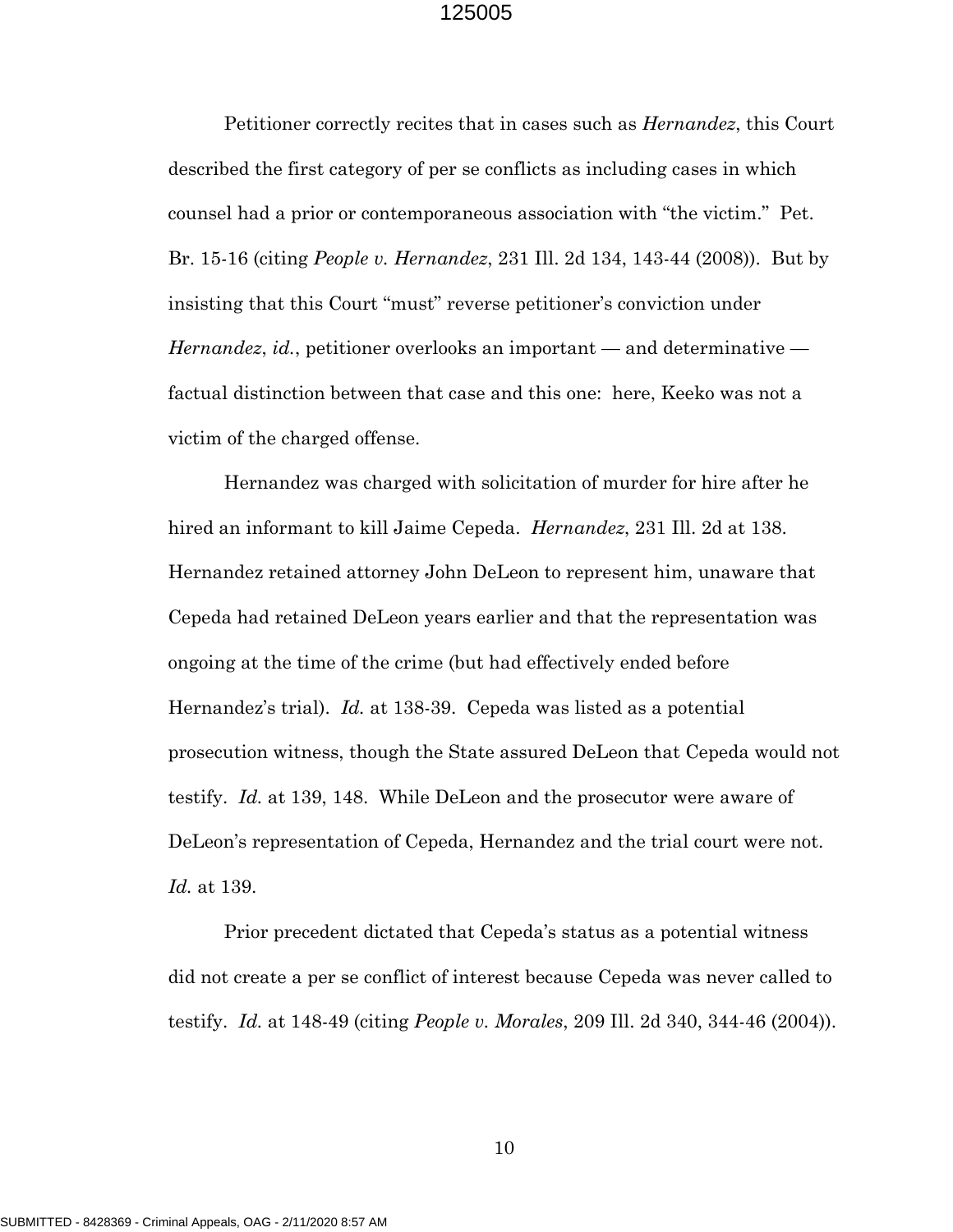But counsel's prior representation of Cepeda — the actual victim — resulted in a per se conflict. *Id.* at 149-52.

Here, petitioner attempts to analogize his case to *Hernandez* because in both cases, counsel had a prior professional relationship with the intended murder victim. Pet. Br. 18-19. But the cases are distinguishable. In *Hernandez*, Cepeda was the *actual* victim of the charged offense, solicitation of murder for hire, regardless of the fact that Cepeda was not killed. *See* 720 ILCS 5/8-1.2(a) (solicitation of murder for hire does not require that target be killed). Here, in contrast, Lewis (not Keeko) was the *actual* victim of the charged offense, first degree murder, because Lewis (not Keeko) died. *See* 720 ILCS 5/9-1(a) (first degree murder requires that an individual be killed); *see also* Pet. Br. 28-30 (appellate court rejecting per se conflict claim after distinguishing *Hernandez*).

Importantly, petitioner was never charged with attempted murder of Keeko, a charge for which Keeko would be considered the *actual* victim; Keeko was not mentioned in the charging instrument at all. To the extent that petitioner and his friends intended to shoot Keeko when firing shots at the Cadillac, that intent transferred to Lewis when Lewis instead was fatally shot. 720 ILCS 5/9-1(a)(1) & (2) (2007); *Shum*, 117 Ill. 2d at 360. Thus, unlike Cepeda in *Hernandez*, Keeko was not the victim of a charged offense. R2212-14 (trial court rejecting per se conflict claim, noting that Keeko was not victim in that petitioner not charged with attempted murder of Keeko).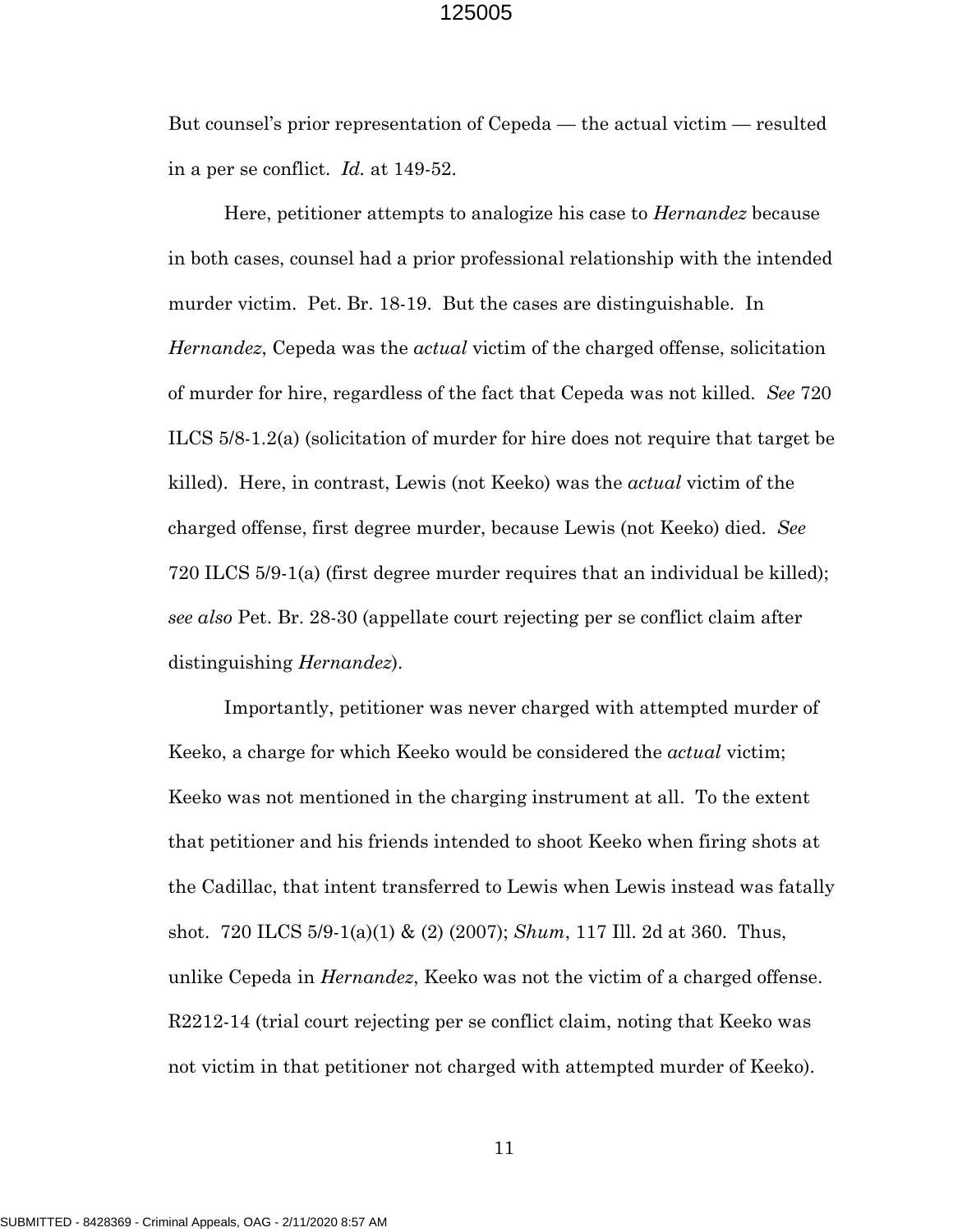As the trial court acknowledged in rejecting petitioner's claim, no court has embraced his "novel" argument that a per se conflict arises from counsel's prior representation of an intended victim who was not the actual victim of a charged crime. R2762; *see also* R2681-82. Indeed, petitioner cites no case and respondent is aware of none — in which a per se conflict was held to have existed in these circumstances. Accordingly, this Court should hold that petitioner's case does not fall within the first category of per se conflicts of interest.

## **B. This Court should not announce a new category of per se conflicts for prior representation of an intended victim who was not the actual victim of a charged crime.**

Nor should this Court expand the list of established per se conflicts of interest to encompass Ritacca's prior representation of Keeko, who might have been an intended victim but was not the actual victim of a charged crime. The lone justification that petitioner offers to support such an expansion has already been rejected by this Court. And there are good reasons to reject the proposed expansion, both of which are illustrated by this case: it can be difficult to identify the intended victim(s) in transferred-intent cases, and such an expansion would be inappropriately overbroad in cases where offenders target groups instead of individuals.

This Court has recognized two justifications for the per se conflict rule. First, counsel's knowledge that a person (or entity) with whom counsel has a professional association might benefit from an unfavorable verdict against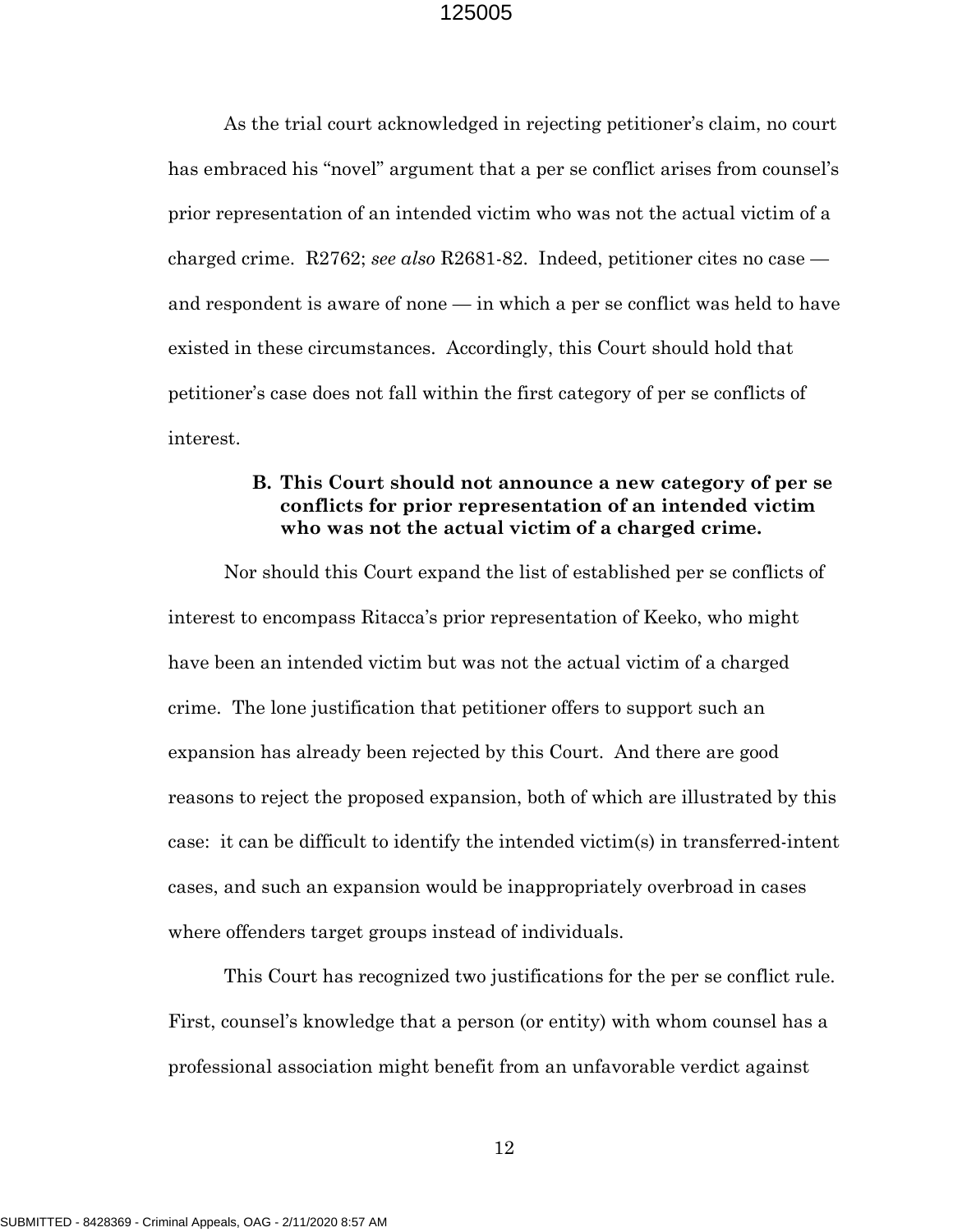the defendant "might subliminally affect counsel's performance in ways that are difficult to detect and demonstrate." *Fields*, 2012 IL 112438, ¶ 40 (internal quotation marks and brackets omitted). Second, the per se conflict rule avoids the risk that there might be some appearance of impropriety creating the "possibility that counsel's conflict would subject him to later charges that his representation was not completely faithful." *Id.* (internal quotation marks omitted).

Petitioner's argument in favor of expanding the established per se conflict categories rests on an assertion that these justifications apply with equal force to cases in which counsel previously represented the intended victim in a transferred-intent case. Pet. Br. 19-22. But this Court in *Fields* explained that the rule's justifications neither provide a fourth category of per se conflicts nor an alternative basis for recognizing a new category of per se conflicts. 2012 IL 112438, ¶¶ 40-41. In other words, petitioner's reliance on the rule's justifications is insufficient to warrant expansion of the established categories of per se conflicts.

Moreover, even if the three existing categories do not represent an exhaustive list of per se conflicts, *see* Pet. Br. 21-22, expansion of the per se conflict rule to the facts of this case would be unworkable given the difficulty of identifying the intended victim(s), especially early in the proceedings when the determination whether a conflict exists needs to be made so that the defendant can decide whether to waive the conflict. Significantly, the State is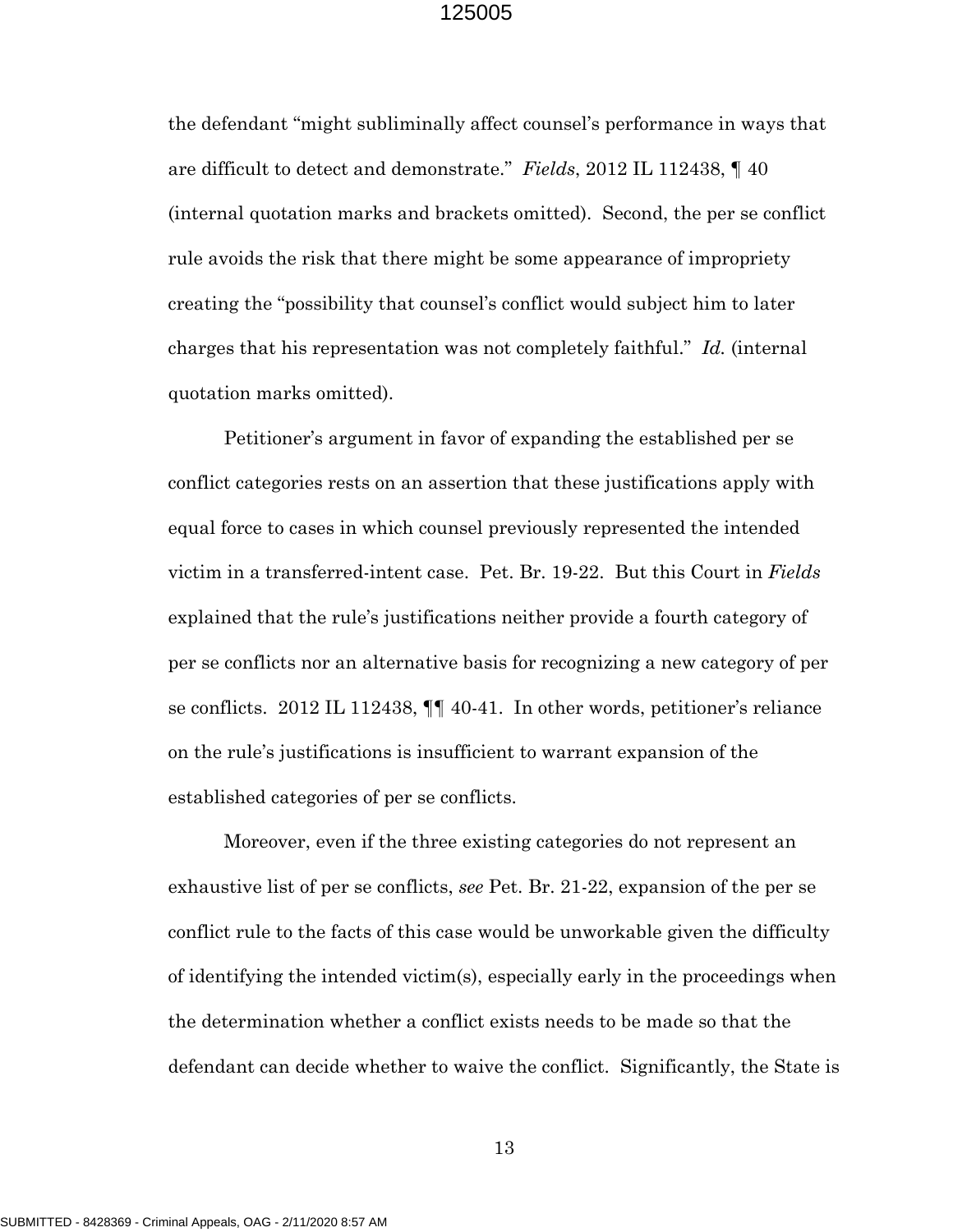not required to allege a transferred-intent theory in the charging instrument, *see, e.g., Hill*, 276 Ill. App. 3d at 691; *Franklin*, 225 Ill. App. 3d at 949, and evidence of transferred intent may not emerge until trial, a concern that the trial court voiced in explaining the policy reason for declining to find a per se conflict here. R2762-63.

Moreover, the identity of the intended victim may *never* be clearly revealed, even at trial. Precedent reflects that transferred-intent jury instructions are often deemed appropriate — and resulting convictions are upheld — precisely because the identity of the intended victim is unclear. *See, e.g., People v. Shelton*, 293 Ill. App. 3d 747, 749-50, 751-53 (1st Dist. 1997) (holding that jury was properly instructed on transferred intent because it was "impossible" to determine whether shooters targeted the victims, a third person, or any and all rival gang members).

Indeed, petitioner's case, like *Shelton*, illustrates this problem. In opening statement, the prosecutor explained that petitioner's group targeted the occupants of the Cadillac, saying "that's *them*," upon recognizing it as a vehicle driven by the rival Moes. R1282 (emphasis added). During his videotaped statement to police, which was played for the jury, R1148-49, petitioner explained that the group went after the Cadillac because they associated it with the Moes, rather than emphasizing a specific animosity towards Keeko. State Ex. 71 at 14-17; *see also* R1145. Petitioner also said that he recognized Lewis as a person associated with the Moes. R1144.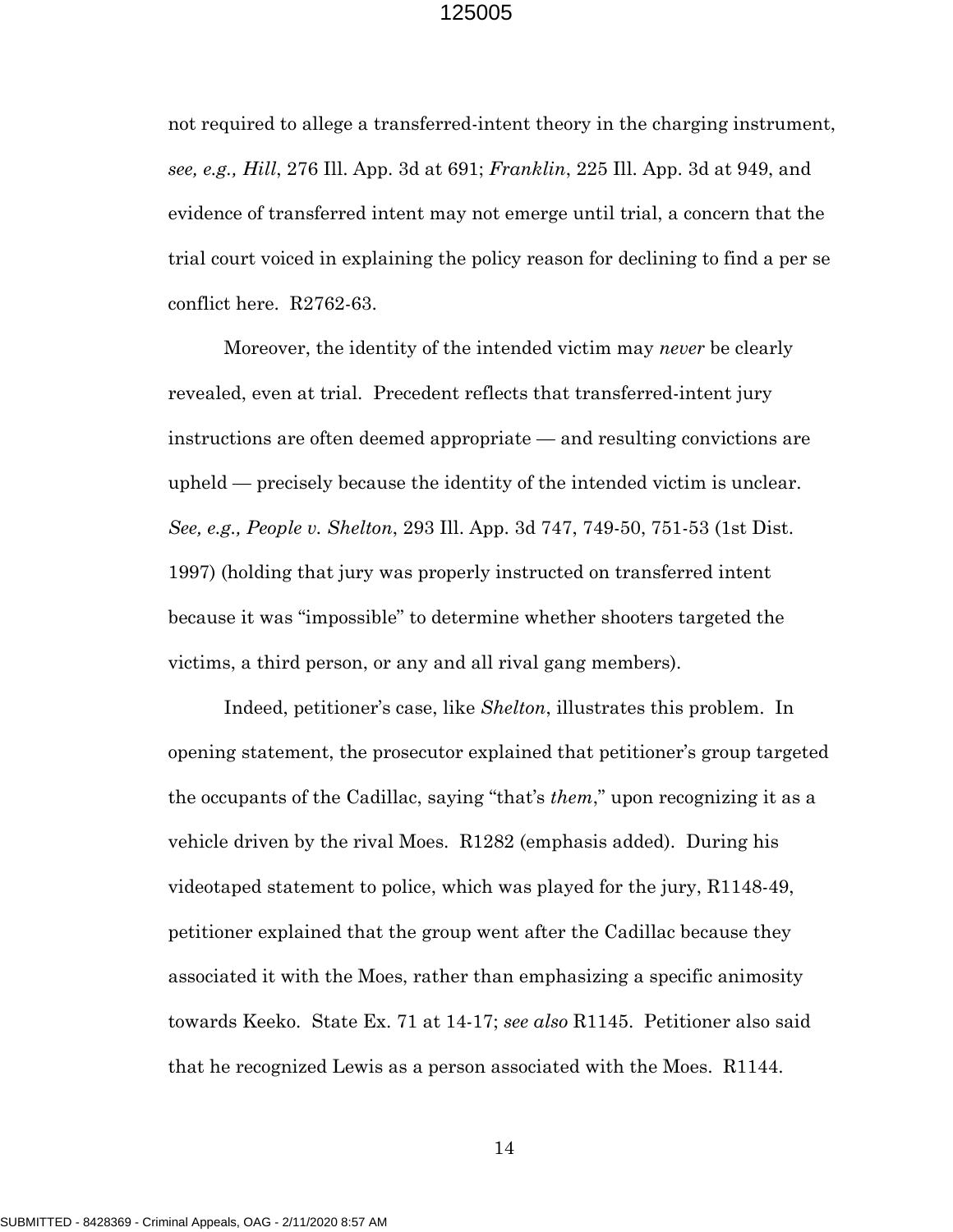Similarly, during the jury instruction conference, the prosecutor explained that this case involved transferred intent because Lewis was "not necessarily" the target. R1862. And, during closing argument, the prosecutor argued that *both* Keeko and the Moes were the targets, repeatedly referring to the fact that the criminal act had been "to shoot into the carload of people." R1892, 1893; *see also* R1895 (intended target: the Moes); R1896 (intended target: the Moes and Keeko); R1899-1900 (motive for shooting was fact that "we got jumped" by "those guys" and longstanding gang feud). Likewise, in rebuttal closing argument, the prosecutor asserted that the group intended to shoot Keeko and anyone else in the car. R1939; *see also* R1908 (stating that petitioner's group was after the Moes, either Lewis or Keeko, "it doesn't matter"). And during the postconviction proceedings, the parties stipulated that the shooting at Keeko's vehicle, killing Lewis, was "part of a violent gang feud that had been ongoing for several years" between the Moes and the Foes. C1769; R2665-66.

Thus, the prosecution presented evidence and argument that petitioner's group fired at the Cadillac with the intent to shoot Keeko or any member of the Moes, including Lewis. This comprehensive summary of the evidence and argument rebuts petitioner's assertion that the State's trial theory was instead that Keeko alone was the intended victim. Pet. Br. 16; *see also* C1074; R2677. To be sure, after the postconviction evidentiary hearing, the trial court stated that Keeko was the intended target of the shooting.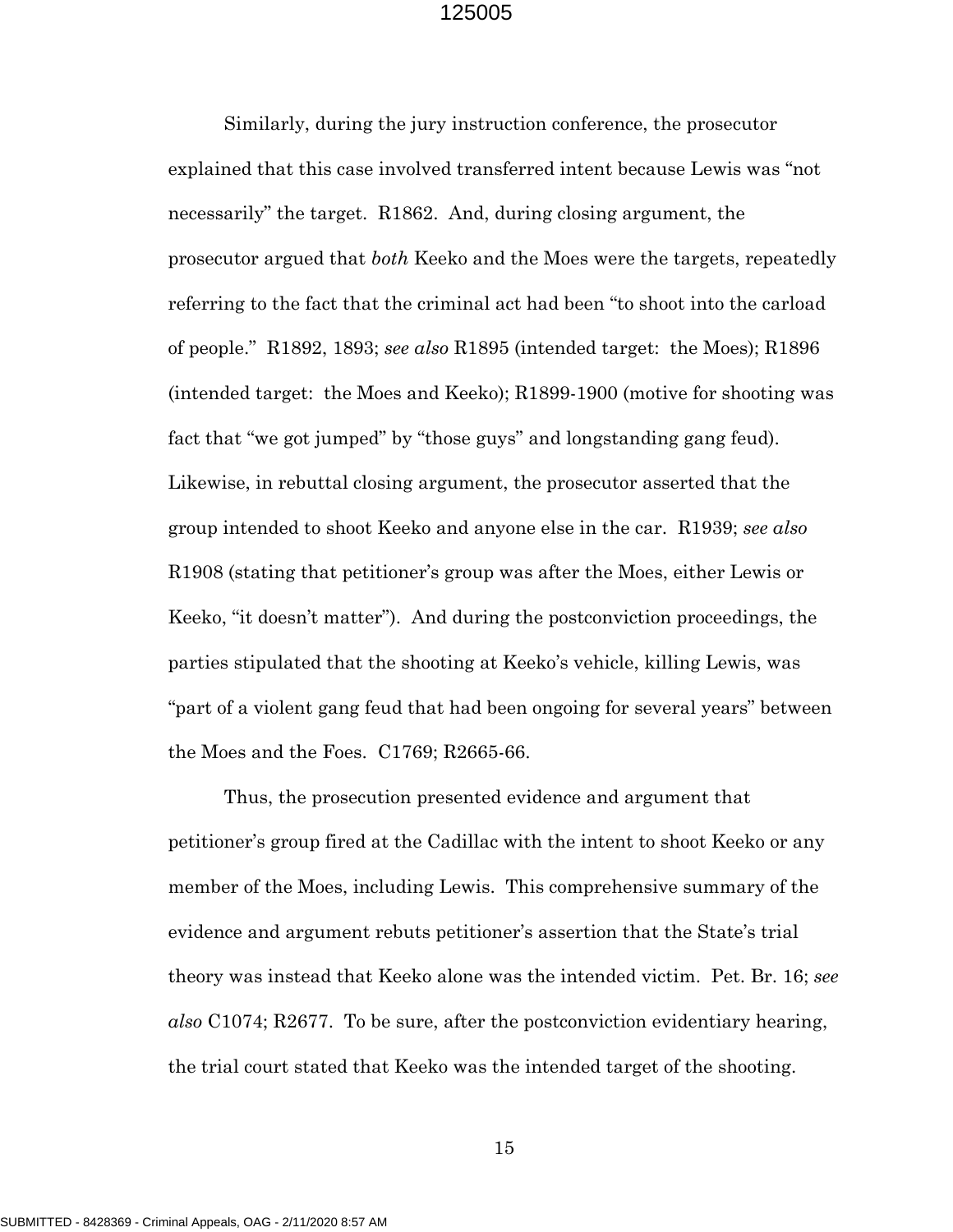R2758-59. But the court was not asked to determine whether Keeko alone was the intended victim. Rather, the court's statement likely merely reflected that it was willing, for argument's sake, to accept the premise of petitioner's claim — that Ritacca previously represented the intended victim, Keeko — before holding that the situation did not constitute a per se conflict.[7](#page-18-0) *Id.*

In any event, this case demonstrates that the intended victim is not easily determined in many transferred-intent cases. And this Court has emphasized that the per se rule has the advantage of avoiding the case-bycase factual determinations that would otherwise be required when assessing whether a conflict of interest exists. *Hernandez*, 231 Ill. 2d at 147. The difficulties associated with identifying the intended victim in transferredintent cases thus make these cases a poor fit for the per se conflicts rule.

Relatedly, such difficulties worsen when the intended "victim" is a large group of people, such as a rival gang. This case illustrates the problem. Petitioner also argued in the trial court that Ritacca's legal work for other members of the Moes — none of whom were present on the night of the shooting — also indicated that Ritacca had loyalty towards the Moes that could have influenced his representation of petitioner, especially given that

<span id="page-18-0"></span><sup>7</sup> Alternatively, if this Court construes the trial court's statement as a factual finding that Keeko alone was the intended victim here, such a finding would be manifestly erroneous — meaning error that was "clearly evident, plain, and indisputable," *see Ortiz*, 235 Ill. 2d at 333 (internal quotation marks omitted) — in light of this summary of trial evidence and argument. *See Coleman*, 183 Ill. 2d at 333. But the key point is that the identity of the intended victim is reasonably subject to dispute.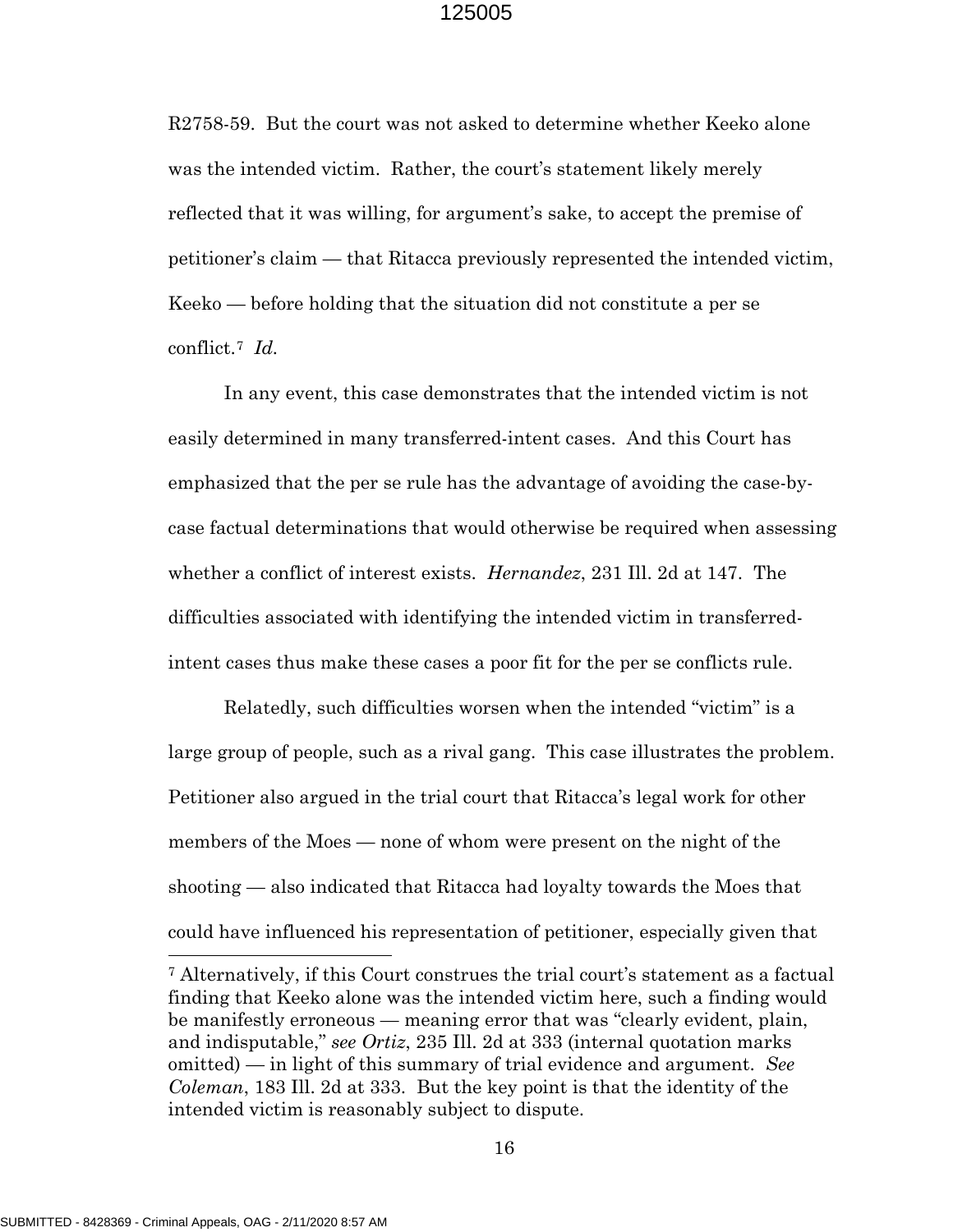this shooting was motivated by the ongoing gang feud. C1080-82; R2677-78, 2682. But it would be all the more difficult for courts and defense counsel to timely identify which, or how many, professional relationships of counsel with purported members of the targeted group, the rival gang, could give rise to a per se conflict if permitted to potentially justify a finding of a per se conflict.

In addition to posing difficult factual questions, adopting petitioner's proposed new category of per se conflicts of interest would also have the effect of significantly expanding the likelihood of a per se conflict. Such similar overbreadth would likely recur, for example, in other gang-related shooting cases. *See, e.g., Shelton*, 293 Ill. App. 3d at 749-50, 751-53. In short, in cases in which crimes target groups, the term "intended victim" applies to many people, with no clear limiting principle to prevent potential application to a prohibitively large number of people.

Such overbreadth is concerning because a per se conflict requires automatic reversal; the defendant need not show that the conflict influenced counsel's performance. *Peterson*, 2017 IL 120331, ¶¶ 104-05. Indeed, in other contexts, courts extend a remedy of automatic reversal with restraint. *Cf. People v. Rivera*, 227 Ill. 2d 1, 20 (2007) (quoting *Washington v. Recuenco*, 548 U.S. 212 (2006)) (noting that "'[o]nly in rare cases'" has Court found structural error requiring automatic reversal).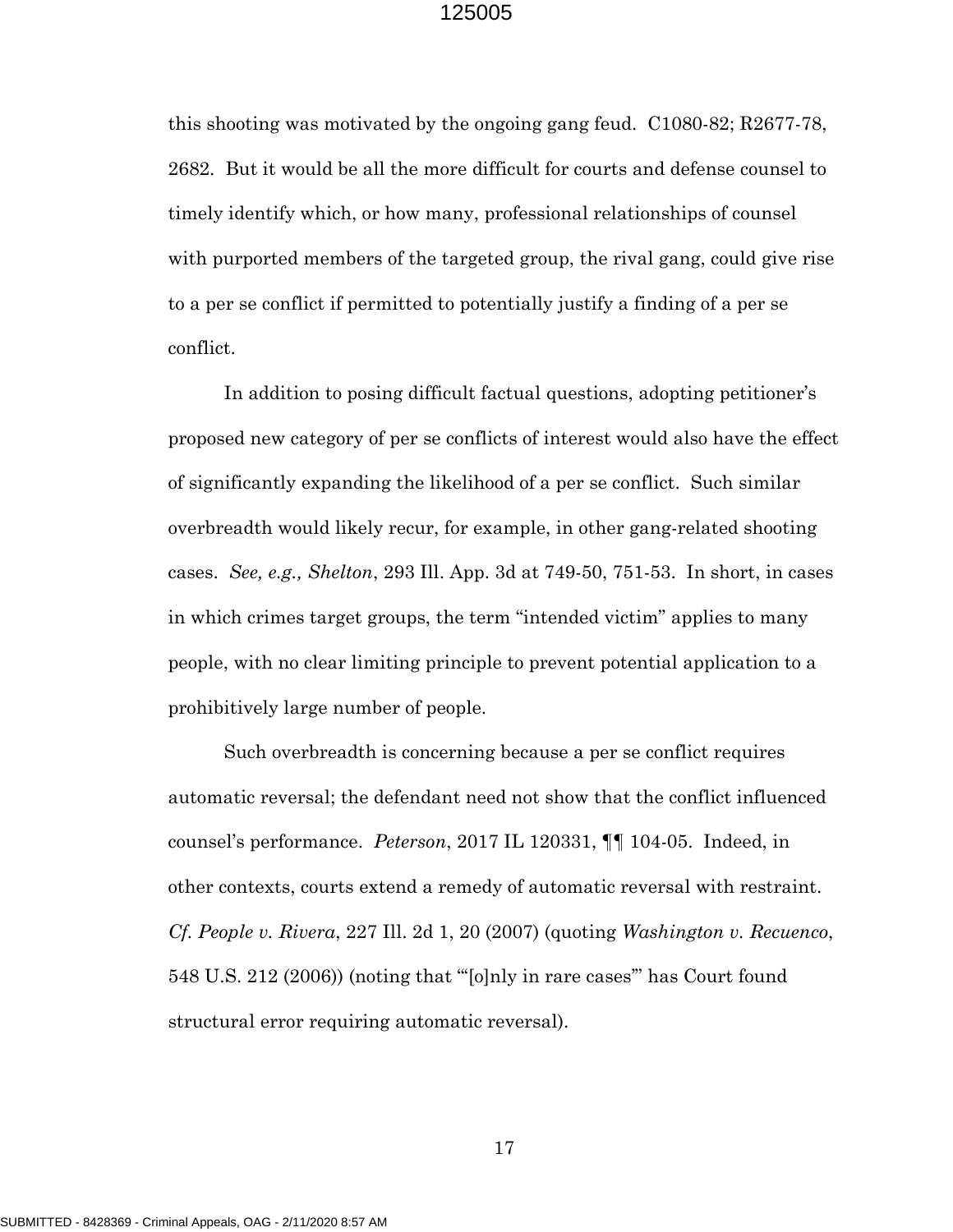In fact, this Court expressed concerns about overbreadth when declining to expand another of the per se conflict categories. The Court held that a per se conflict exists if defense counsel was formerly a prosecutor *personally involved* in the defendant's case. *Spreitzer*, 123 Ill. 2d at 19-20. That counsel was merely a prosecutor at the time that others in the prosecutor's office decided to charge defendant did not create a per se conflict; in fact, the Court rejected this broader rule as "ludicrous" because it threatened to discourage public defender offices from hiring competent former prosecutors, especially in smaller counties where there are a limited number of attorneys practicing criminal law*. Id*. Similarly, here, criminal defendants, especially those charged in smaller counties, might struggle to find experienced local counsel who have not previously represented a member of a rival gang. Relatedly, where the intended victims are difficult to identify, counsel themselves will likely struggle to determine whether they have a per se conflict.

Petitioner's argument that this Court should expand the categories of per se conflicts to include Ritacca's representation of Keeko also is inconsistent with the Court's precedent regarding prosecution witnesses. This Court has declined to extend the per se conflict rule to include counsel's (1) contemporaneous representation of a *potential* prosecution witness who does not testify at trial, *Morales*, 209 Ill. 2d at 345-46; or (2) *prior* representation of a prosecution witness, *Fields*, 2012 IL 112438, ¶ 20, 40-41.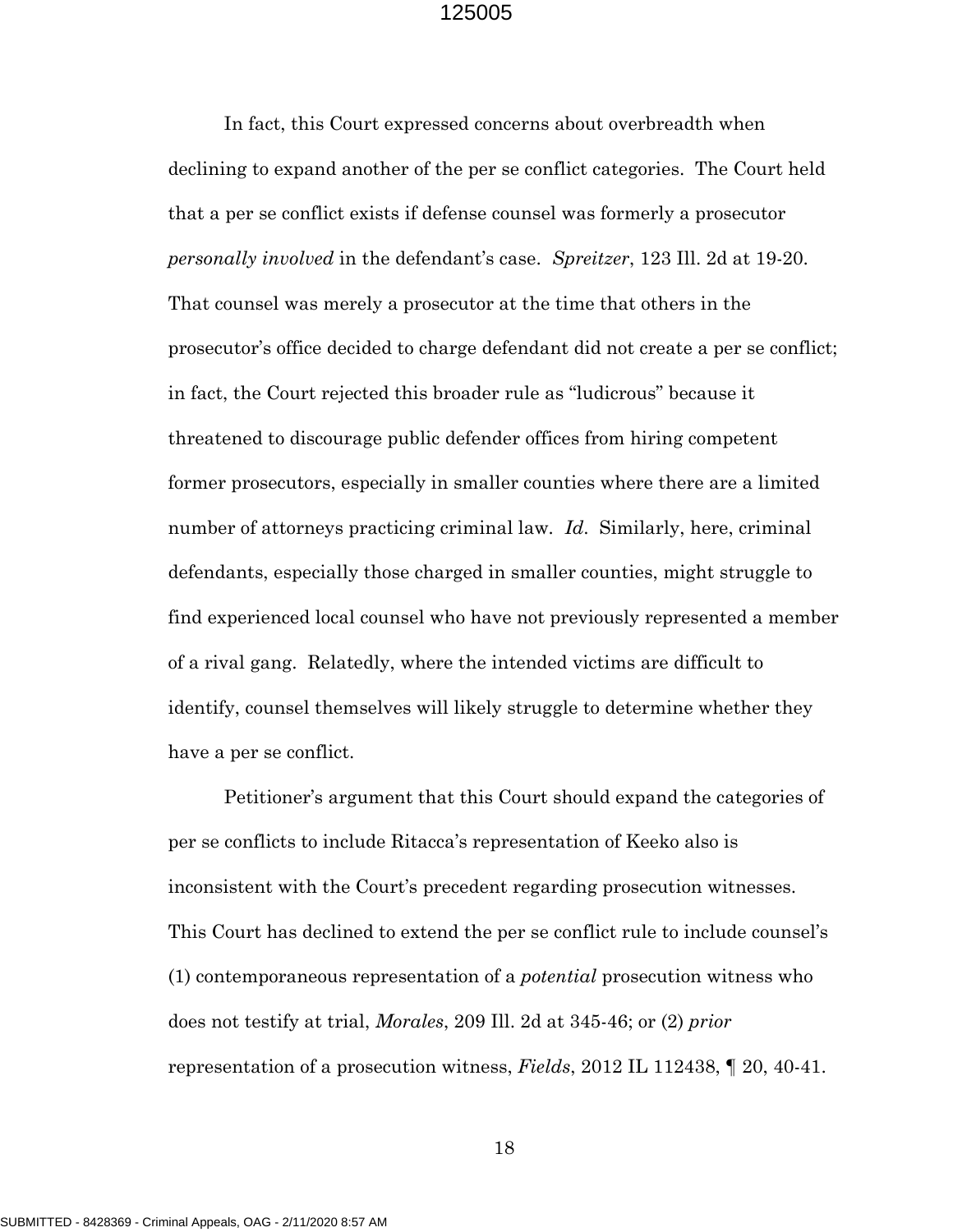Here, Ritacca previously represented Keeko, a potential prosecution witness who did not testify at trial. Thus, the Court should find that petitioner's per se conflict argument is foreclosed by *Morales* and *Fields*. Indeed, in some transferred-intent cases, the intended victim – if that person can be identified – may testify as an eyewitness for the prosecution. Thus, the established per se conflict categories already encompass many transferred-intent cases; petitioner's case is simply not one of them.

Finally, it bears mention that even if a criminal defendant cannot establish a per se conflict, he is not without recourse. He can still pursue either a claim that counsel was working under an actual conflict of interest or a general ineffective assistance claim based on a particular aspect of counsel's representation. To properly cabin the per se rule — and its requirement of automatic reversal — and for ease of application, this Court should reject petitioner's suggestion that the per se rule be expanded to include prior representation of any intended victim in a transferred-intent case.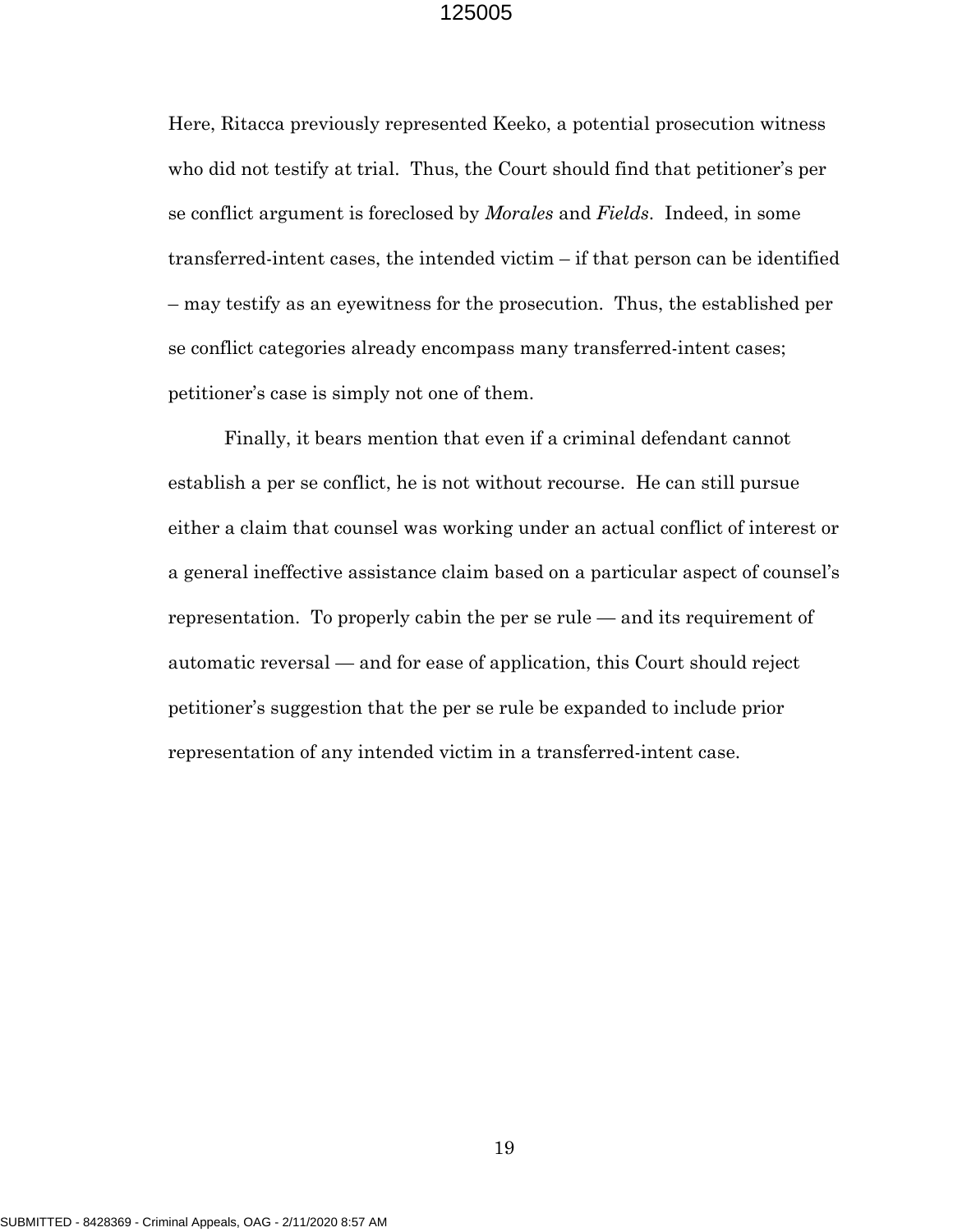#### **CONCLUSION**

For these reasons, the People of the State of Illinois respectfully ask this Court to affirm the appellate court's judgment.

February 11, 2020 Respectfully submitted,

KWAME RAOUL Attorney General of Illinois

 JANE ELINOR NOTZ Solicitor General

 MICHAEL M. GLICK Criminal Appeals Division Chief

 LEAH M. BENDIK Assistant Attorney General 100 West Randolph Street, 12th Floor Chicago, Illinois 60601-3218 (312) 814-5029 eserve.criminalappeals@atg.state.il.us

 *Counsel for Respondent-Appellee People of the State of Illinois*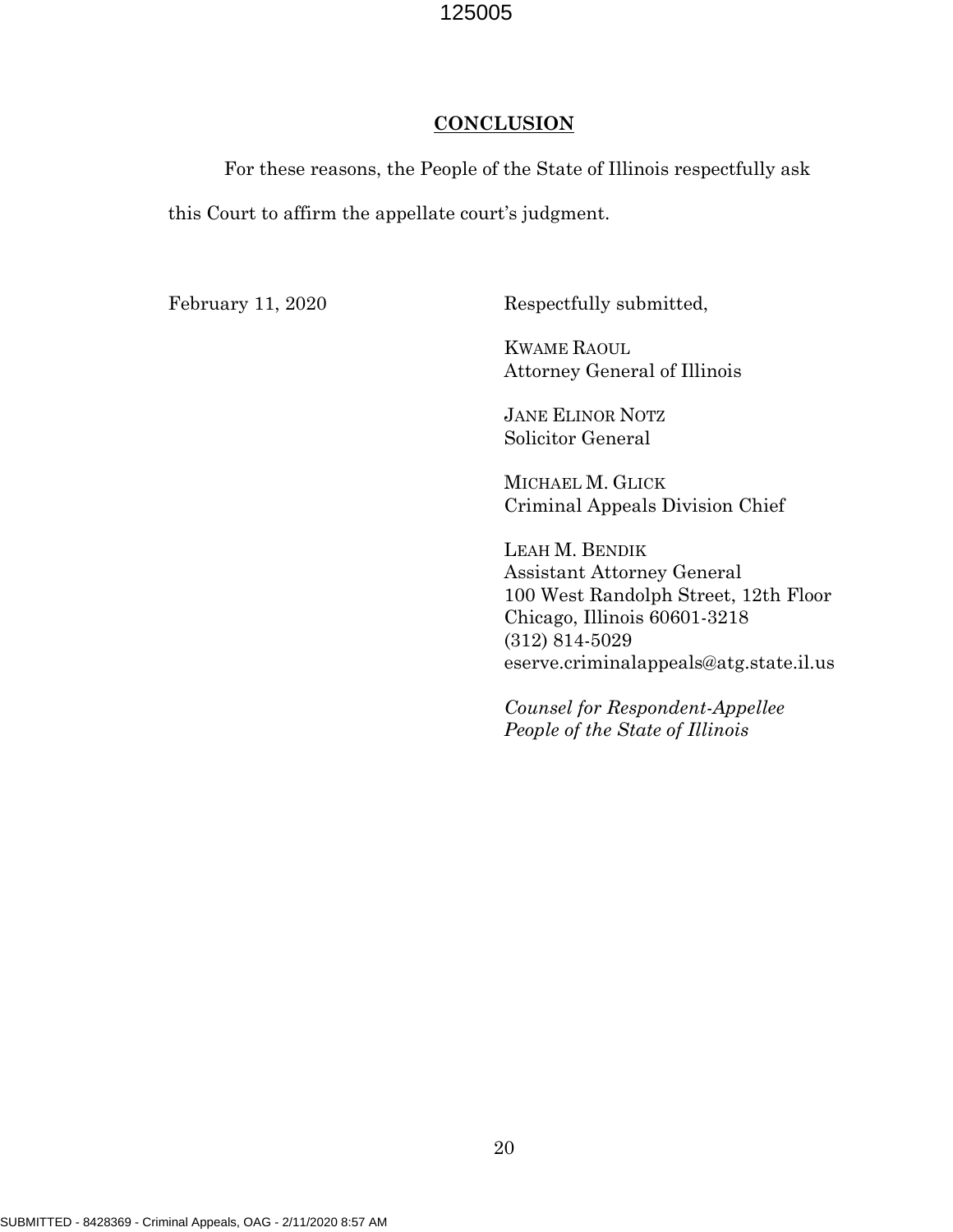#### **CERTIFICATE OF COMPLIANCE**

I certify that this brief conforms to the requirements of Rules 341(a) and (b). The length of this brief, excluding the pages containing the Rule 341(d) cover, the Rule 341(h)(1) statement of points and authorities, the Rule 341(c) certificate of compliance, the certificate of service, and those matters to be appended to the brief under Rule 342(a) is 20 pages.

> /s/ Leah M. Bendik LEAH M. BENDIK Assistant Attorney General